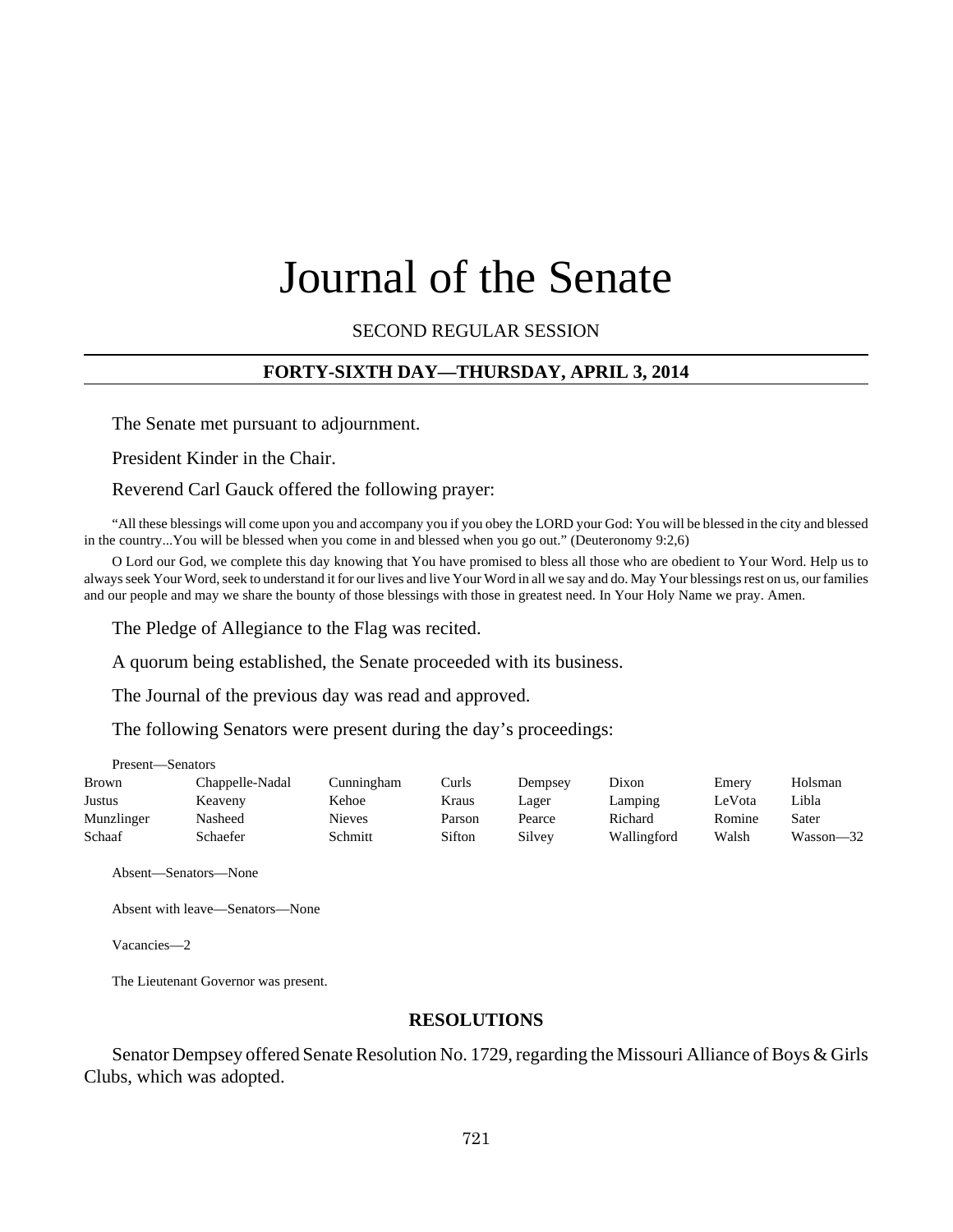Senator Schmitt offered Senate Resolution No. 1730, regarding Coraline Quinn Sirinthorn Durham, Ballwin, which was adopted.

Senator Keaveny offered Senate Resolution No. 1731, regarding the Honorable Rory Ellinger, which was adopted.

Senator Libla offered Senate Resolution No. 1732, regarding the One Hundredth Anniversary of East Carter High School, Ellsinore, which was adopted.

The Senate observed a moment of silence in memory of the victims of the Fort Hood shooting.

The Senate observed a moment of silence in memory of Betty Kennedy.

#### **REPORTS OF STANDING COMMITTEES**

Senator Dempsey, Chairman of the Committee on Gubernatorial Appointments, submitted the following reports, reading of which was waived:

Mr. President: Your Committee on Gubernatorial Appointments, to which were referred the following appointments and reappointments, begs leave to report that it has considered the same and recommends that the Senate do give its advice and consent to the following:

Scott T. Rupp, as a member of the Public Service Commission;

Also,

Judith Grace O'Connor, Democrat, as a member of the Missouri Health Facilities Review

Committee;

Also,

Lionel K. Attawia, as the student representative of the Missouri Western State University Board of Governors;

Also,

Patricia L. Kohl, as a member of the Child Abuse and Neglect Review Board;

Also,

William J. Deeken Jr., Republican, as a member of the Missouri Ethics Commission;

Also,

William Miller, Democrat, as a member of the Missouri Housing Development Commission;

Also,

Stacey L. Karns, as a member of the Advisory Commission for Physician Assistants; and

Mariea Snell, as a member of the Missouri State Board of Nursing.

Senator Dempsey requested unanimous consent of the Senate to vote on the above reports in one motion. There being no objection, the request was granted.

Senator Dempsey moved that the committee reports be adopted, and the Senate do give its advice and consent to the above appointments and reappointments; and requested a roll call vote be taken. He was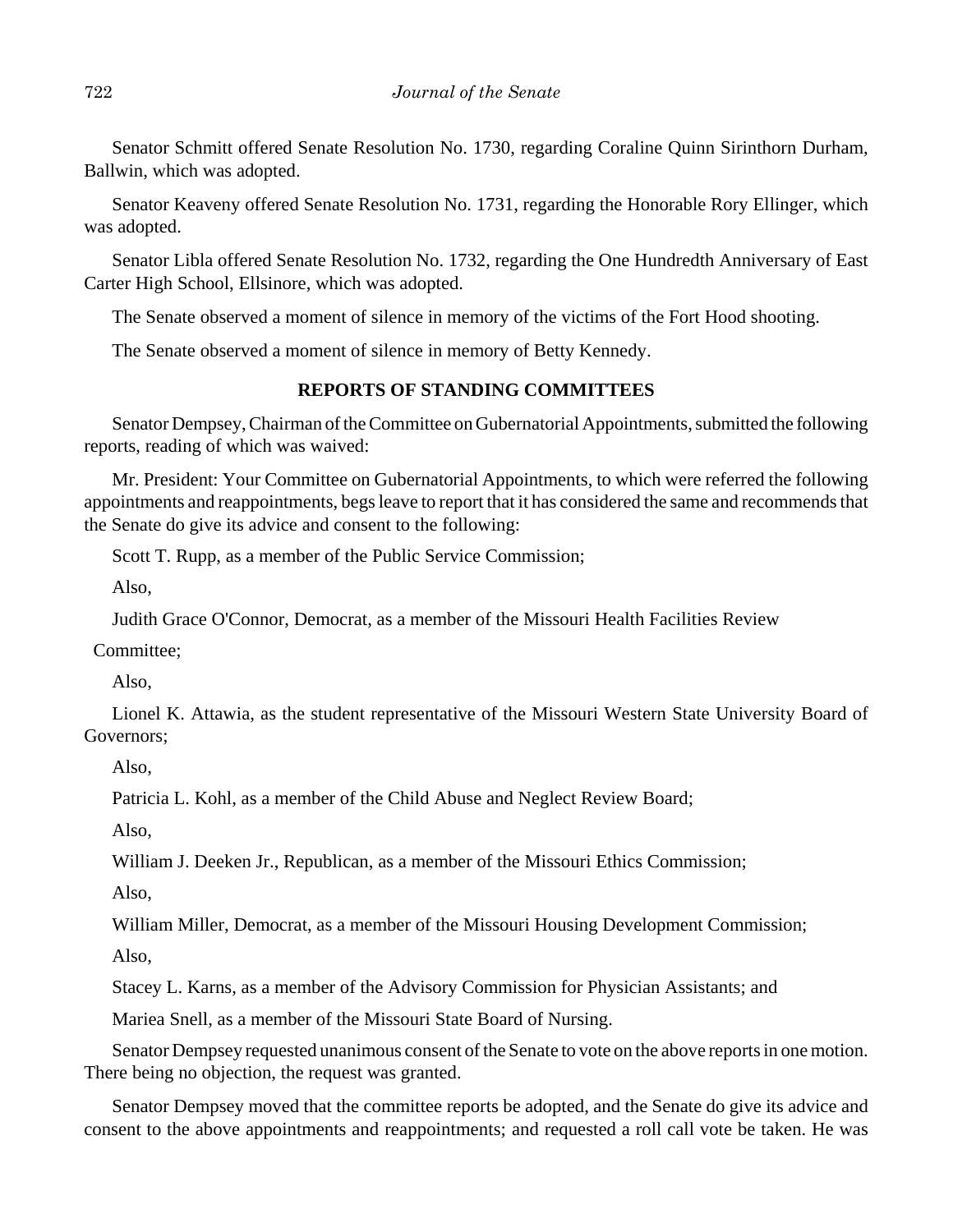joined in his request by Senators Chappelle-Nadal, Nasheed, Richard and Wallingford.

The motion made by Senator Dempsey was adopted by the following vote:

| YEAS—Senators |                 |               |        |         |             |        |           |
|---------------|-----------------|---------------|--------|---------|-------------|--------|-----------|
| Brown         | Chappelle-Nadal | Cunningham    | Curls  | Dempsey | Dixon       | Emery  | Holsman   |
| Justus        | Keaveny         | Kehoe         | Kraus  | Lager   | Lamping     | LeVota | Libla     |
| Munzlinger    | Nasheed         | <b>Nieves</b> | Parson | Pearce  | Richard     | Romine | Sater     |
| Schaaf        | Schaefer        | Schmitt       | Sifton | Silvey  | Wallingford | Walsh  | Wasson—32 |
|               |                 |               |        |         |             |        |           |

NAYS—Senators—None

Absent—Senators—None

Absent with leave—Senators—None

Vacancies—2

Senator Richard, Chairman of the Committee on Rules, Joint Rules, Resolutions and Ethics, submitted the following reports:

Mr. President: Your Committee on Rules, Joint Rules, Resolutions and Ethics, to which were referred **SCS** for **SB 729**; **SCS** for **SB 785**; **SB 812**; and **SB 818**, begs leave to report that it has examined the same and finds that the bills have been truly perfected and that the printed copies furnished the Senators are correct.

Senator Pearce assumed the Chair.

Senator Parson, Chairman of the Committee on Governmental Accountability and Fiscal Oversight, submitted the following reports:

Mr. President: Your Committee on Governmental Accountability and Fiscal Oversight, to which were referred **SB 584**; **SCS** for **SB 777**; and **SCS** for **SB 829**, begs leave to report that it has considered the same and recommends that the bills do pass.

#### **THIRD READING OF SENATE BILLS**

**SCS** for **SB 723**, entitled:

## SENATE COMMITTEE SUBSTITUTE FOR SENATE BILL NO. 723

An Act to repeal sections 8.420 and 8.665, RSMo, and to enact in lieu thereof two new sections relating to revenue bonds.

Was called from the Informal Calendar and taken up by Senator Parson.

On motion of Senator Parson, **SCS** for **SB 723** was read the 3rd time and passed by the following vote:

YEAS—Senators

| Brown   | Chappelle-Nadal | Cunningham | Curls  | Dempsey | Dixon      | Holsman | Justus |
|---------|-----------------|------------|--------|---------|------------|---------|--------|
| Keaveny | Kehoe           | ∟ager      | LeVota | Libla   | Munzlinger | Nasheed | Parson |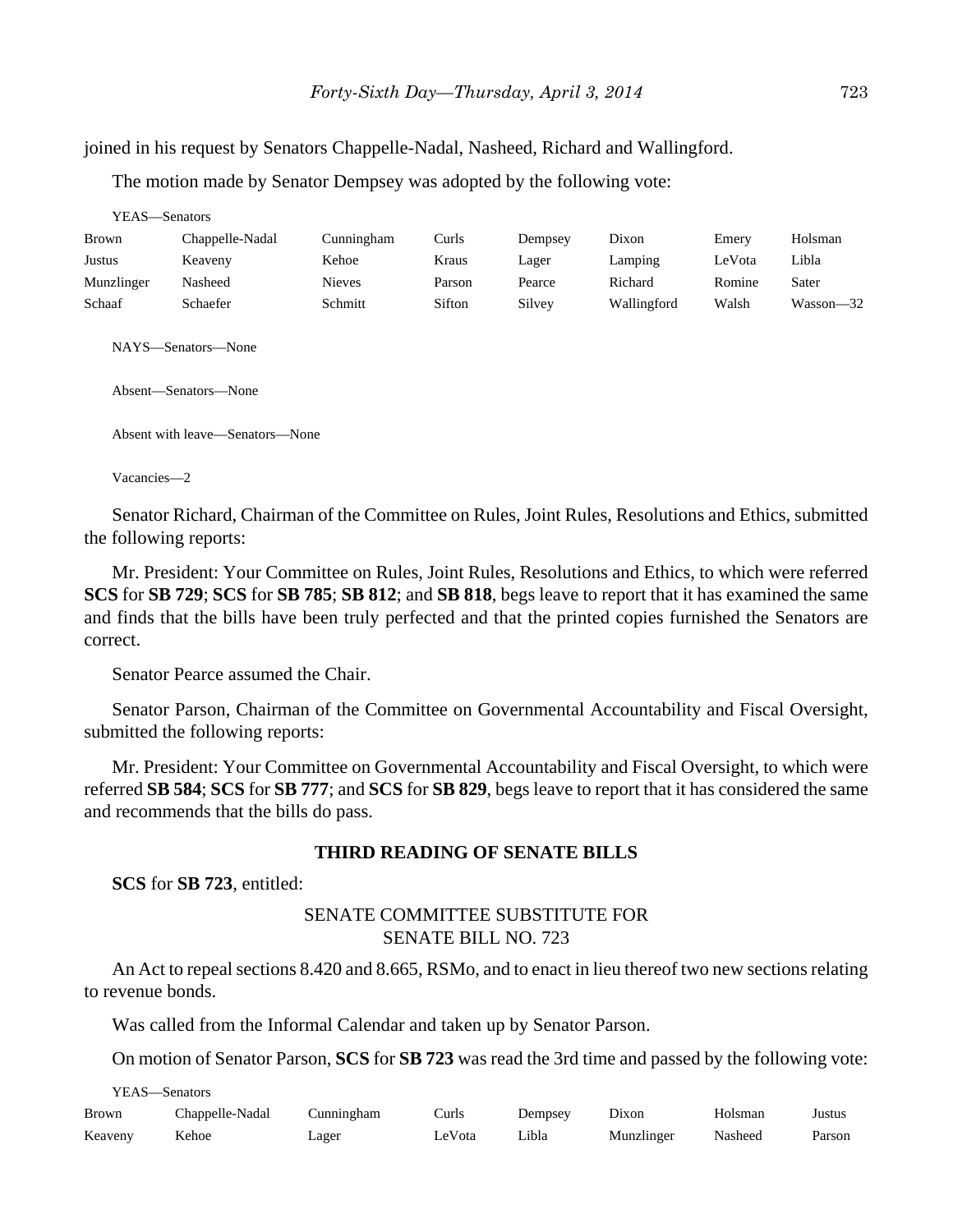| Pearce    | Richard                         | Romine                                                                       | Sater         | Sifton | Silvey    | Wallingford | Walsh |
|-----------|---------------------------------|------------------------------------------------------------------------------|---------------|--------|-----------|-------------|-------|
| Wasson-25 |                                 |                                                                              |               |        |           |             |       |
|           | NAYS—Senators                   |                                                                              |               |        |           |             |       |
| Emery     | Kraus                           | Lamping                                                                      | <b>Nieves</b> | Schaaf | Schmitt-6 |             |       |
|           | Absent-Senator Schaefer-1       |                                                                              |               |        |           |             |       |
|           | Absent with leave—Senators—None |                                                                              |               |        |           |             |       |
|           | Vacancies-2                     |                                                                              |               |        |           |             |       |
|           |                                 | The President declared the bill passed.                                      |               |        |           |             |       |
|           |                                 | On motion of Senator Parson, title to the bill was agreed to.                |               |        |           |             |       |
|           |                                 | Senator Parson moved that the vote by which the bill passed be reconsidered. |               |        |           |             |       |
|           |                                 | Senator Richard moved that motion lay on the table, which motion prevailed.  |               |        |           |             |       |

**SB 727**, introduced by Senator Chappelle-Nadal, entitled:

An Act to amend chapters 144 and 208, RSMo, by adding thereto two new sections relating to farmers' markets.

Was taken up.

On motion of Senator Chappelle-Nadal, **SB 727** was read the 3rd time and passed by the following vote:

| YEAS—Senators |                 |               |        |         |             |        |           |  |  |
|---------------|-----------------|---------------|--------|---------|-------------|--------|-----------|--|--|
| <b>Brown</b>  | Chappelle-Nadal | Cunningham    | Curls  | Dempsey | Dixon       | Emery  | Holsman   |  |  |
| Justus        | Keaveny         | Kehoe         | Kraus  | Lager   | Lamping     | LeVota | Libla     |  |  |
| Munzlinger    | Nasheed         | <b>Nieves</b> | Parson | Pearce  | Richard     | Romine | Sater     |  |  |
| Schaaf        | <b>Schaefer</b> | Schmitt       | Sifton | Silvey  | Wallingford | Walsh  | Wasson-32 |  |  |

NAYS—Senators—None

Absent—Senators—None

Absent with leave—Senators—None

Vacancies—2

The President declared the bill passed.

On motion of Senator Chappelle-Nadal, title to the bill was agreed to.

Senator Chappelle-Nadal moved that the vote by which the bill passed be reconsidered.

Senator Richard moved that motion lay on the table, which motion prevailed.

**SB 693**, introduced by Senator Parson, entitled: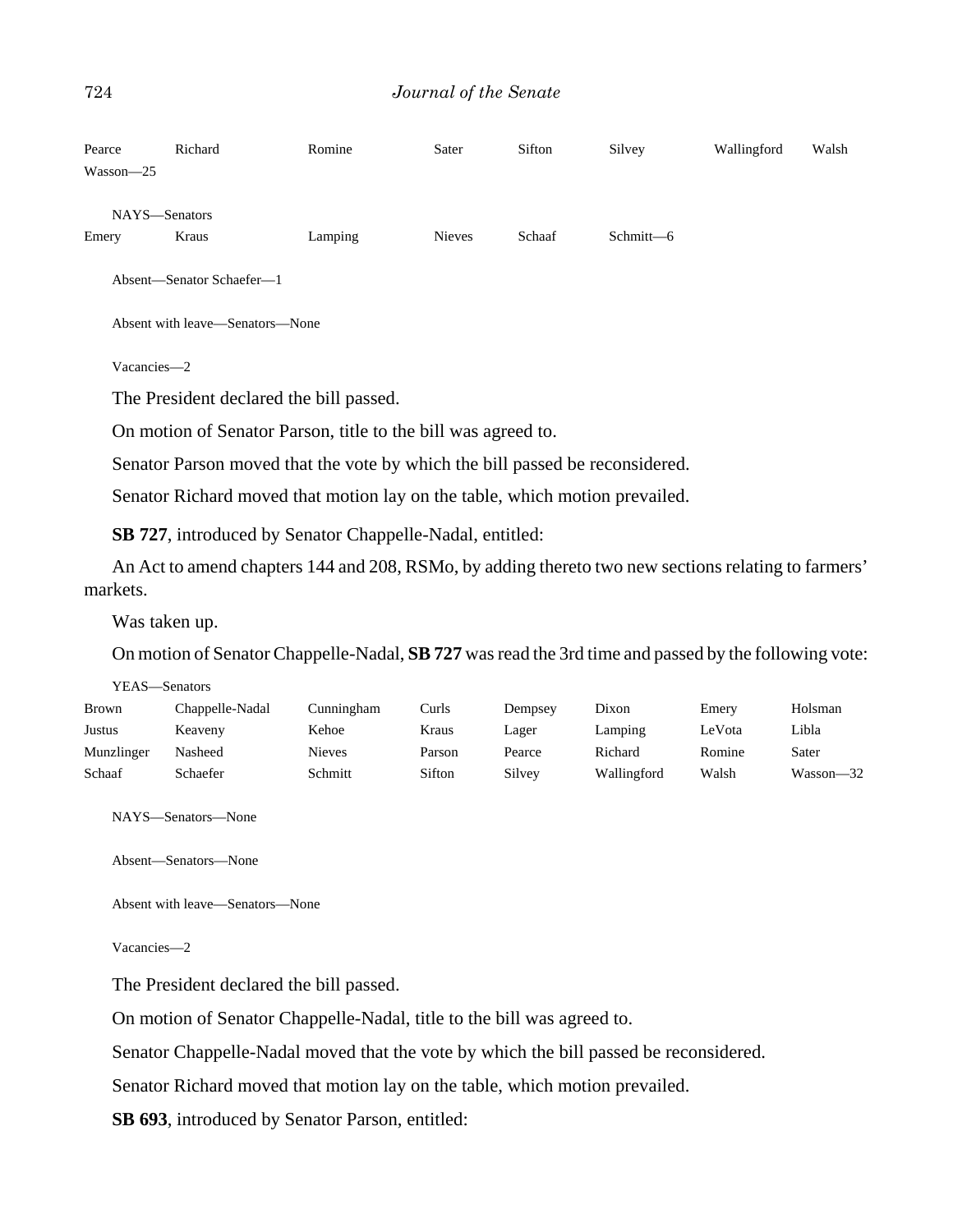An Act to repeal section 144.030, RSMo, and to enact in lieu thereof one new section relating to taxes on the titling of motor vehicles.

Was taken up.

On motion of Senator Parson, **SB 693** was read the 3rd time and passed by the following vote:

| YEAS—Senators |                 |               |        |             |         |               |         |
|---------------|-----------------|---------------|--------|-------------|---------|---------------|---------|
| <b>Brown</b>  | Chappelle-Nadal | Cunningham    | Curls  | Dempsey     | Dixon   | Emery         | Holsman |
| Justus        | Keaveny         | Kehoe         | Kraus  | Lager       | Lamping | LeVota        | Libla   |
| Munzlinger    | Nasheed         | <b>Nieves</b> | Parson | Pearce      | Richard | Romine        | Sater   |
| Schaefer      | Schmitt         | Sifton        | Silvey | Wallingford | Walsh   | $Wasson - 31$ |         |

NAYS—Senator Schaaf—1

Absent—Senators—None

Absent with leave—Senators—None

Vacancies—2

The President declared the bill passed.

On motion of Senator Parson, title to the bill was agreed to.

Senator Parson moved that the vote by which the bill passed be reconsidered.

Senator Richard moved that motion lay on the table, which motion prevailed.

**SS** for **SCS** for **SB 720**, introduced by Senator Justus, entitled:

# SENATE SUBSTITUTE FOR SENATE COMMITTEE SUBSTITUTE FOR SENATE BILL NO. 720

An Act to repeal section 210.027, RSMo, and to enact in lieu thereof one new section relating to child care providers.

Was taken up.

On motion of Senator Justus, **SS** for **SCS** for **SB 720** was read the 3rd time and passed by the following vote:

YEAS—Senators

| Brown      | Chappelle-Nadal | Cunningham    | Curls  | Dempsey | Dixon       | Emery  | Holsman   |
|------------|-----------------|---------------|--------|---------|-------------|--------|-----------|
| Justus     | Keaveny         | Kehoe         | Kraus  | ∟ager   | Lamping     | LeVota | Libla     |
| Munzlinger | Nasheed         | <b>Nieves</b> | Parson | Pearce  | Richard     | Romine | Sater     |
| Schaaf     | Schaefer        | Schmitt       | Sifton | Silvey  | Wallingford | Walsh  | Wasson-32 |

NAYS—Senators—None

Absent—Senators—None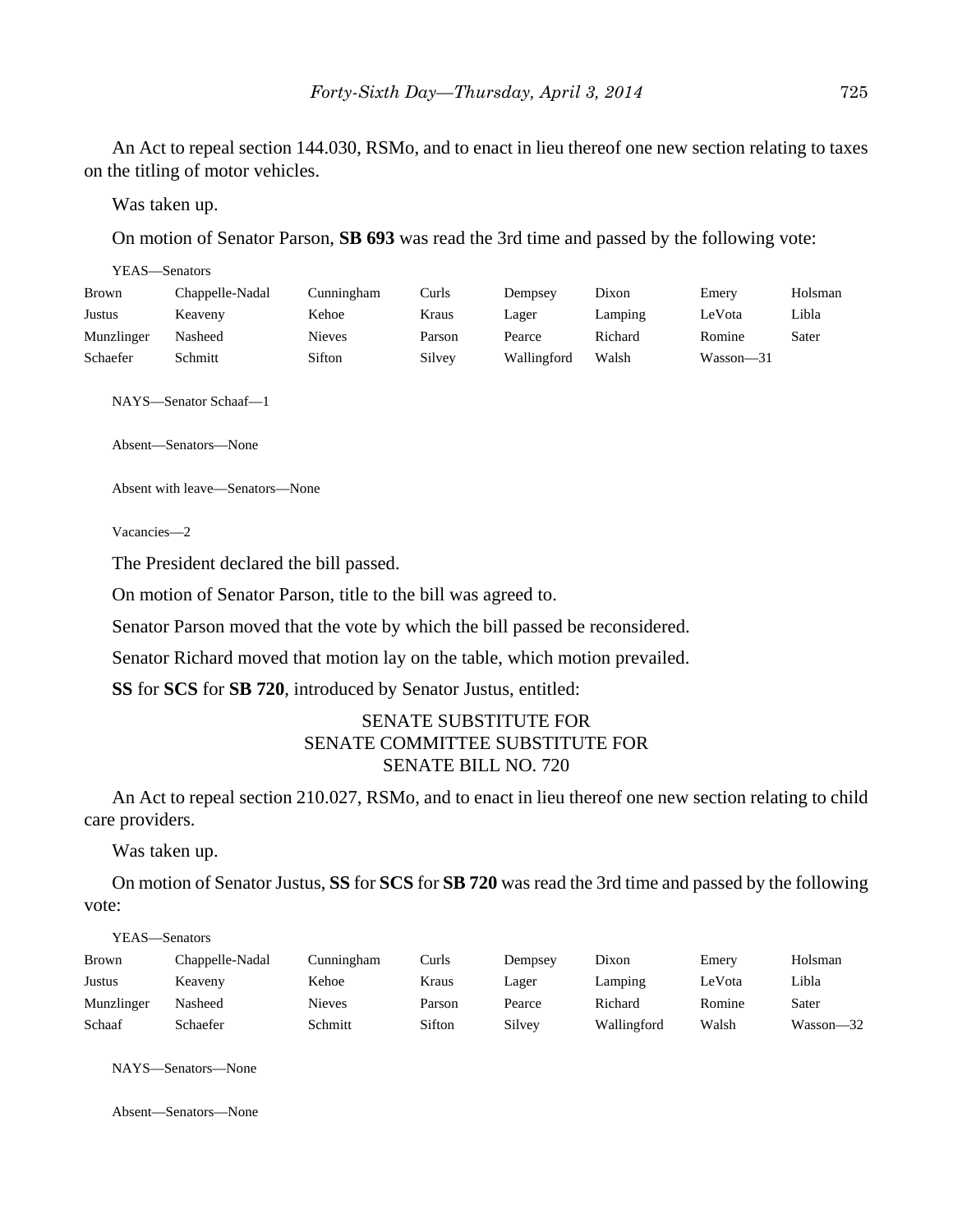Absent with leave—Senators—None

Vacancies—2

The President declared the bill passed.

On motion of Senator Justus, title to the bill was agreed to.

Senator Justus moved that the vote by which the bill passed be reconsidered.

Senator Richard moved that motion lay on the table, which motion prevailed.

**SS** for **SB 673**, introduced by Senator Kehoe, entitled:

# SENATE SUBSTITUTE FOR SENATE BILL NO. 673

An Act to repeal sections 288.060, 288.122, and 288.330, RSMo, and to enact in lieu thereof three new sections relating to employment security.

Was taken up.

On motion of Senator Kehoe, **SS** for **SB 673** was read the 3rd time and passed by the following vote:

YEAS—Senators

| <b>Brown</b> | Chappelle-Nadal | Cunningham | Dempsey    | Dixon   | Emery         | Kehoe       | Kraus     |
|--------------|-----------------|------------|------------|---------|---------------|-------------|-----------|
| Lager        | Lamping         | Libla      | Munzlinger | Nasheed | <b>Nieves</b> | Parson      | Pearce    |
| Richard      | Romine          | Sater      | Schaaf     | Schmitt | Silvey        | Wallingford | Wasson-24 |
| <b>NAVC</b>  | Sanators        |            |            |         |               |             |           |

NAYS—Senators

Curls Holsman Justus Keaveny LeVota Schaefer Sifton Walsh—8

Absent—Senators—None

Absent with leave—Senators—None

Vacancies—2

The President declared the bill passed.

On motion of Senator Kehoe, title to the bill was agreed to.

Senator Kehoe moved that the vote by which the bill passed be reconsidered.

Senator Richard moved that motion lay on the table, which motion prevailed.

**SCS** for **SJR 27**, entitled:

# SENATE COMMITTEE SUBSTITUTE FOR SENATE JOINT RESOLUTION NO. 27

Joint Resolution submitting to the qualified voters of Missouri, an amendment repealing section 15 of article I of the Constitution of Missouri, and adopting one new section in lieu thereof relating to government access of electronic data.

Was taken up by Senator Schaaf.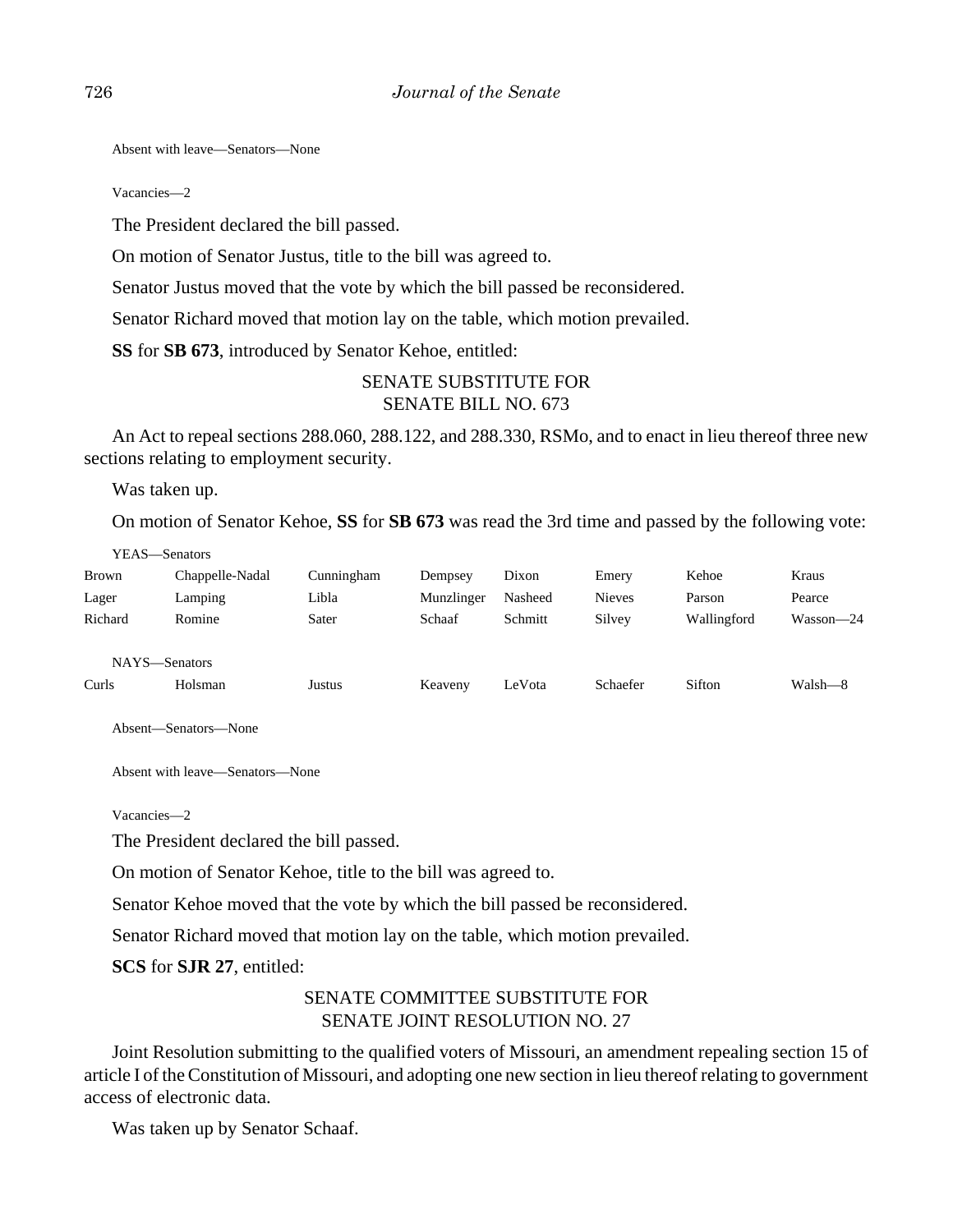#### On motion of Senator Schaaf, **SCS** for **SJR 27** was read the 3rd time and passed by the following vote:

|              | YEAS—Senators |        |         |             |        |               |            |  |  |
|--------------|---------------|--------|---------|-------------|--------|---------------|------------|--|--|
| <b>Brown</b> | Cunningham    | Curls  | Dempsey | Dixon       | Emery  | Holsman       | Justus     |  |  |
| Keaveny      | Kehoe         | Kraus  | Lager   | Lamping     | LeVota | Libla         | Munzlinger |  |  |
| Nasheed      | Nieves        | Parson | Pearce  | Richard     | Romine | Sater         | Schaaf     |  |  |
| Schaefer     | Schmitt       | Sifton | Silvey  | Wallingford | Walsh  | $Wasson - 31$ |            |  |  |
|              |               |        |         |             |        |               |            |  |  |

NAYS—Senator Chappelle-Nadal—1

Absent—Senators—None

Absent with leave—Senators—None

Vacancies—2

The President declared the joint resolution passed.

On motion of Senator Schaaf, title to the joint resolution was agreed to.

Senator Schaaf moved that the vote by which the joint resolution passed be reconsidered.

Senator Richard moved that motion lay on the table, which motion prevailed.

Senator Kehoe assumed the Chair.

**SCS** for **SB 777**, entitled:

## SENATE COMMITTEE SUBSTITUTE FOR SENATE BILL NO. 777

An Act to repeal section 144.030, RSMo, and to enact in lieu thereof one new section relating to sales and use tax exemptions for aircraft.

Was taken up by Senator Nieves.

On motion of Senator Nieves, **SCS** for **SB 777** was read the 3rd time and passed by the following vote:

YEAS—Senators

| <b>Brown</b> | Chappelle-Nadal | Cunningham    | Curls  | Dempsey     | Dixon   | Emery         | Holsman |
|--------------|-----------------|---------------|--------|-------------|---------|---------------|---------|
| Justus       | Keaveny         | Kehoe         | Kraus  | Lager       | Lamping | LeVota        | Libla   |
| Munzlinger   | Nasheed         | <b>Nieves</b> | Pearce | Richard     | Romine  | Sater         | Schaaf  |
| Schaefer     | Schmitt         | Sifton        | Silvey | Wallingford | Walsh   | $Wasson - 31$ |         |

NAYS—Senators—None

Absent—Senator Parson—1

Absent with leave—Senators—None

Vacancies—2

The President declared the bill passed.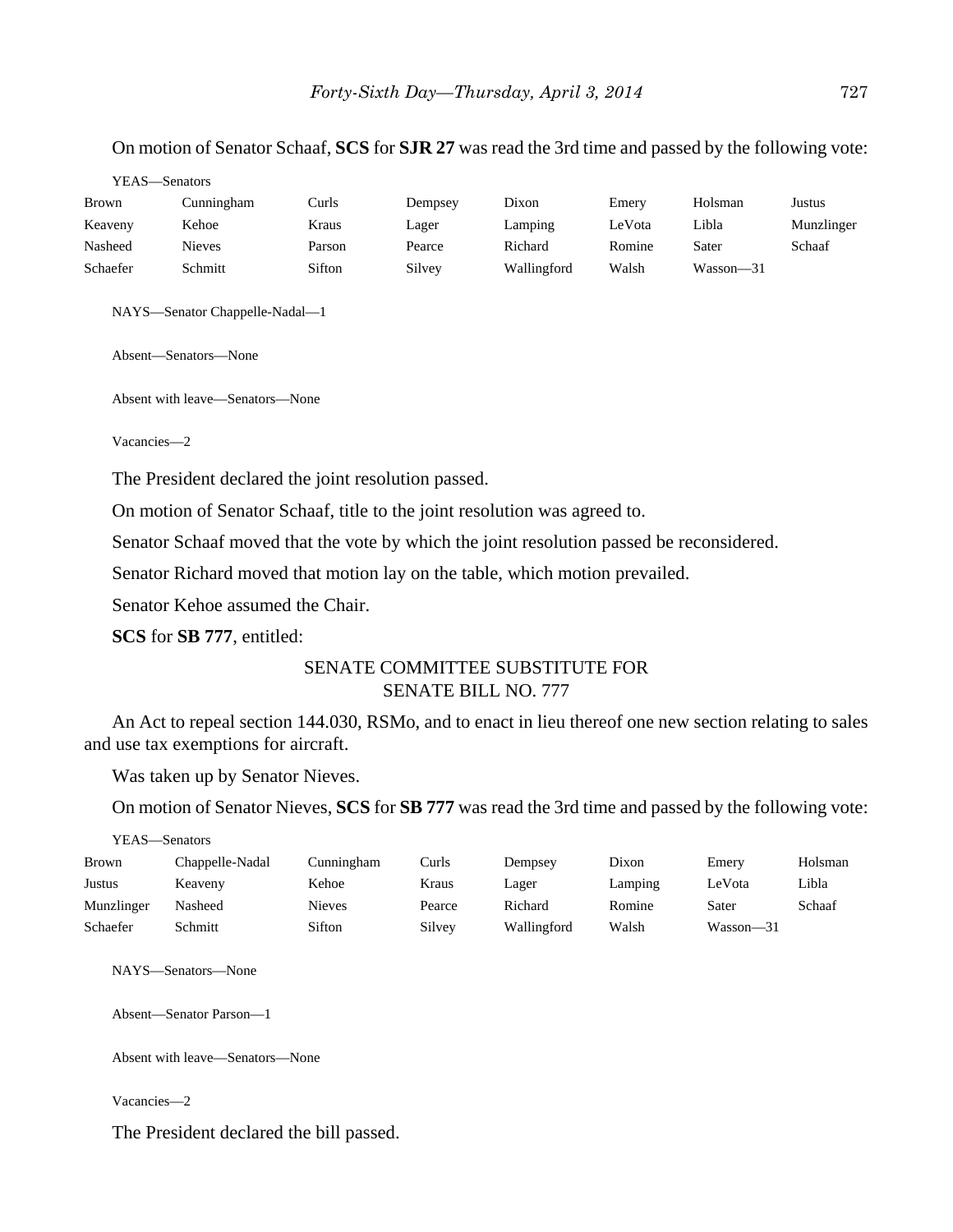On motion of Senator Nieves, title to the bill was agreed to.

Senator Nieves moved that the vote by which the bill passed be reconsidered.

Senator Richard moved that motion lay on the table, which motion prevailed.

**SCS** for **SB 829**, entitled:

# SENATE COMMITTEE SUBSTITUTE FOR SENATE BILL NO. 829

An Act to repeal section 136.300, RSMo, and to enact in lieu thereof one new section relating to tax liability disputes.

Was taken up by Senator Kraus.

On motion of Senator Kraus, **SCS** for **SB 829** was read the 3rd time and passed by the following vote:

| YEAS—Senators |                 |            |        |         |             |        |           |  |  |  |
|---------------|-----------------|------------|--------|---------|-------------|--------|-----------|--|--|--|
| <b>Brown</b>  | Chappelle-Nadal | Cunningham | Curls  | Dempsey | Dixon       | Emery  | Holsman   |  |  |  |
| Justus        | Keaveny         | Kehoe      | Kraus  | Lager   | Lamping     | LeVota | Libla     |  |  |  |
| Munzlinger    | Nasheed         | Nieves     | Parson | Pearce  | Richard     | Romine | Sater     |  |  |  |
| Schaaf        | Schaefer        | Schmitt    | Sifton | Silvey  | Wallingford | Walsh  | Wasson—32 |  |  |  |

NAYS—Senators—None

Absent—Senators—None

Absent with leave—Senators—None

Vacancies—2

The President declared the bill passed.

On motion of Senator Kraus, title to the bill was agreed to.

Senator Kraus moved that the vote by which the bill passed be reconsidered.

Senator Richard moved that motion lay on the table, which motion prevailed.

**SB 584**, introduced by Senator Dixon, entitled:

An Act to repeal sections 144.010, 144.018, 144.020, and 144.044, RSMo, and to enact in lieu thereof four new sections relating to sales and use taxes.

Was taken up.

On motion of Senator Dixon, **SB 584** was read the 3rd time and passed by the following vote:

YEAS—Senators

| Brown    | Chappelle-Nadal | Cunningham | Curls  | Dempsey     | Dixon  | Emerv     | Holsman    |
|----------|-----------------|------------|--------|-------------|--------|-----------|------------|
| Keaveny  | Kehoe           | Kraus      | Lager  | Lamping     | LeVota | Libla     | Munzlinger |
| Nasheed  | Nieves          | Parson     | Pearce | Richard     | Romine | Sater     | Schaaf     |
| Schaefer | Schmitt         | Sifton     | Silvey | Wallingford | Walsh  | Wasson-31 |            |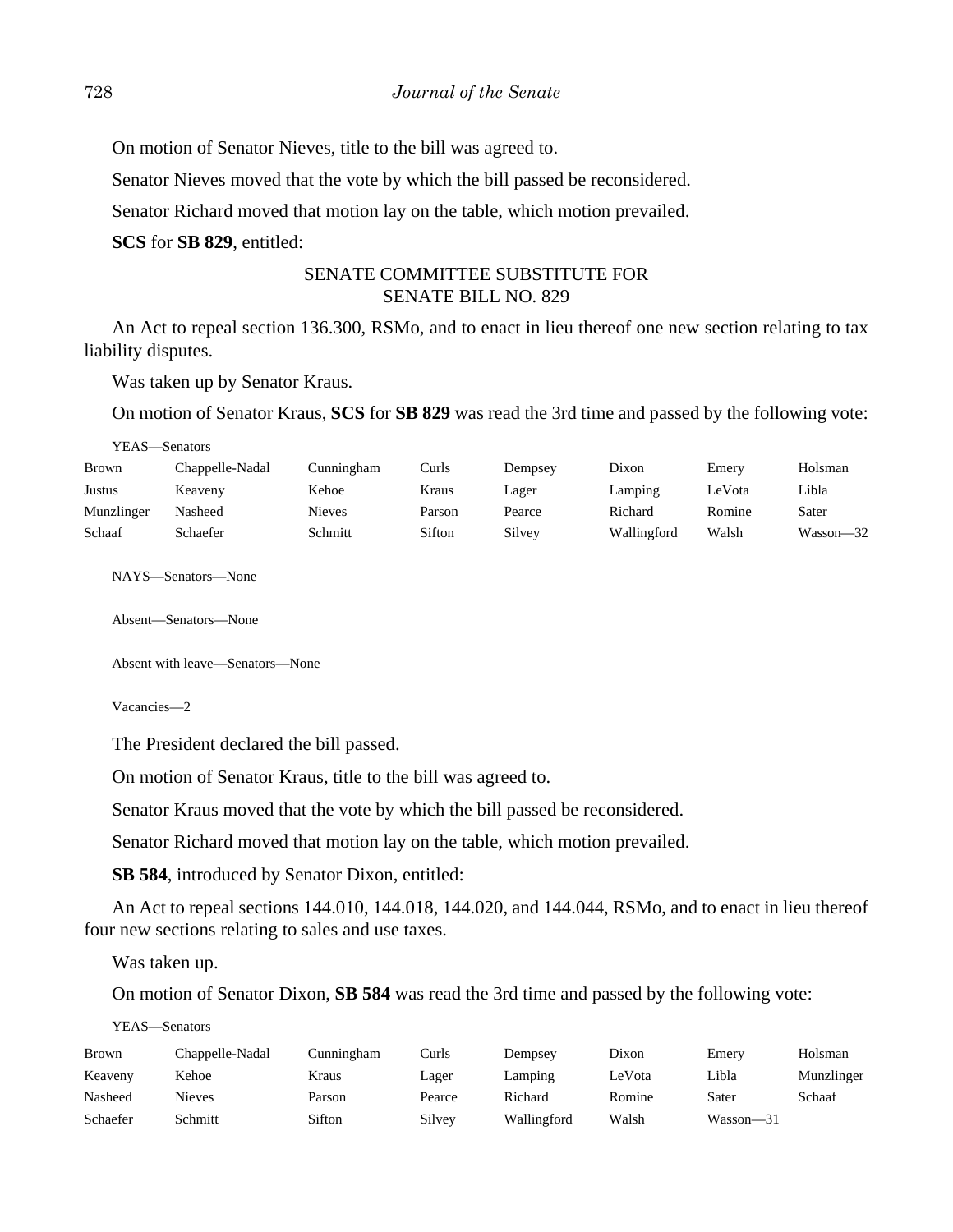NAYS—Senators—None

Absent—Senator Justus—1

Absent with leave—Senators—None

Vacancies—2

The President declared the bill passed.

On motion of Senator Dixon, title to the bill was agreed to.

Senator Dixon moved that the vote by which the bill passed be reconsidered.

Senator Richard moved that motion lay on the table, which motion prevailed.

**SS** for **SCS** for **SB 707**, introduced by Senator Wasson, entitled:

# SENATE SUBSTITUTE FOR SENATE COMMITTEE SUBSTITUTE FOR SENATE BILL NO. 707

An Act to repeal sections 301.010 and 301.700, RSMo, and to enact in lieu thereof two new sections relating to off-highway motorized vehicles.

Was taken up.

On motion of Senator Wasson, **SS** for **SCS** for **SB 707** was read the 3rd time and passed by the following vote:

| YEAS—Senators |                 |        |         |             |        |           |            |
|---------------|-----------------|--------|---------|-------------|--------|-----------|------------|
| Brown         | Chappelle-Nadal | Curls  | Dempsey | Dixon       | Emery  | Holsman   | Justus     |
| Keaveny       | Kehoe           | Kraus  | Lager   | Lamping     | LeVota | Libla     | Munzlinger |
| Nasheed       | Nieves          | Parson | Pearce  | Richard     | Romine | Sater     | Schaaf     |
| Schaefer      | Schmitt         | Sifton | Silvey  | Wallingford | Walsh  | Wasson-31 |            |

NAYS—Senators—None

Absent—Senator Cunningham—1

Absent with leave—Senators—None

Vacancies—2

The President declared the bill passed.

On motion of Senator Wasson, title to the bill was agreed to.

Senator Wasson moved that the vote by which the bill passed be reconsidered.

Senator Richard moved that motion lay on the table, which motion prevailed.

**SB 628**, introduced by Senator Schaaf, entitled: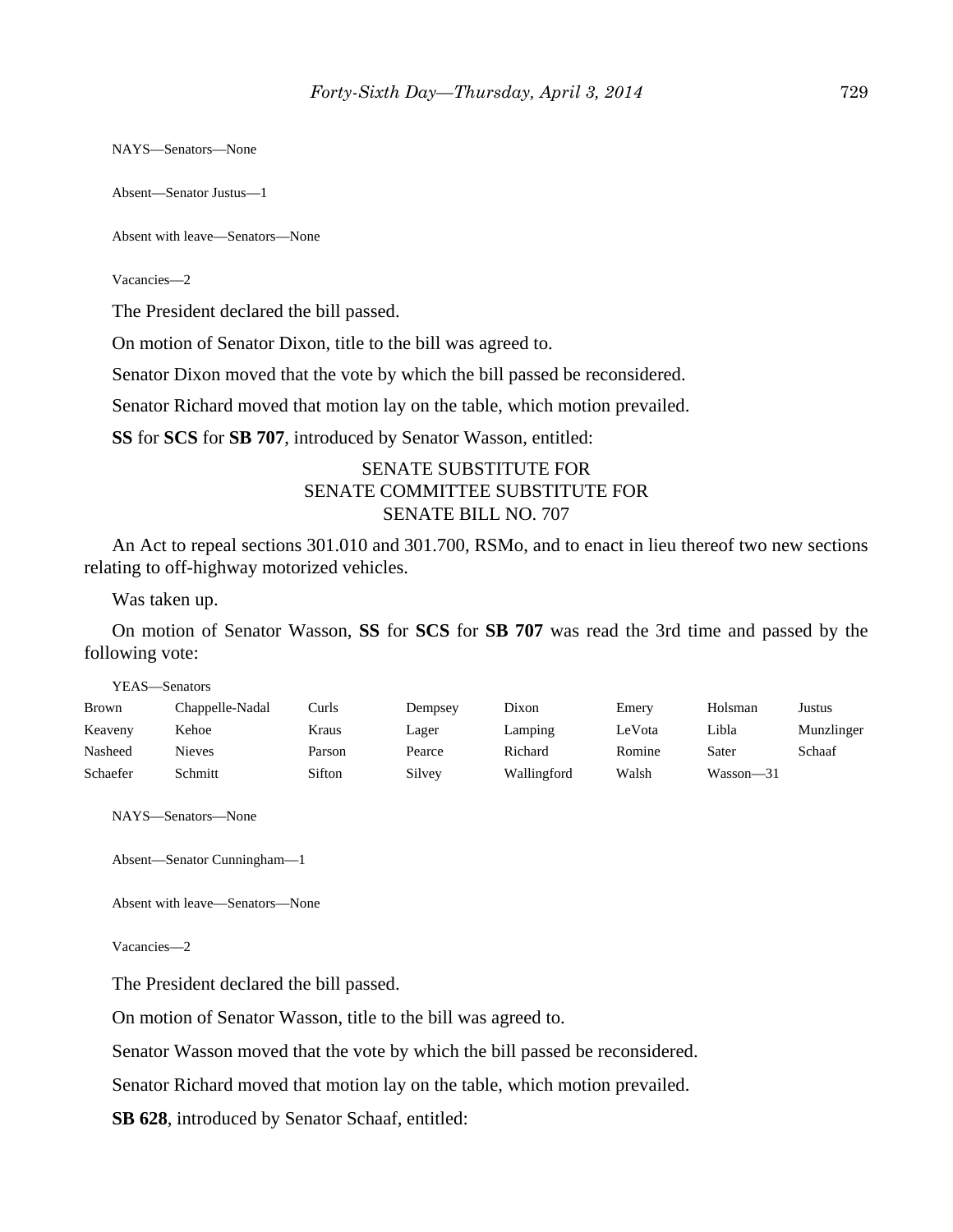An Act to repeal section 37.005, RSMo, and to enact in lieu thereof one new section relating to the transfer of property by the governing bodies of certain public institutions of higher education, with an emergency clause.

Was taken up.

On motion of Senator Schaaf, **SB 628** was read the 3rd time and passed by the following vote:

| YEAS—Senators |                 |               |        |         |             |        |           |
|---------------|-----------------|---------------|--------|---------|-------------|--------|-----------|
| Brown         | Chappelle-Nadal | Cunningham    | Curls  | Dempsey | Dixon       | Emery  | Holsman   |
| Justus        | Keaveny         | Kehoe         | Kraus  | Lager   | Lamping     | LeVota | Libla     |
| Munzlinger    | Nasheed         | <b>Nieves</b> | Parson | Pearce  | Richard     | Romine | Sater     |
| Schaaf        | Schaefer        | Schmitt       | Sifton | Silvey  | Wallingford | Walsh  | Wasson-32 |

NAYS—Senators—None

Absent—Senators—None

Absent with leave—Senators—None

Vacancies—2

The President declared the bill passed.

The emergency clause was adopted by the following vote:

```
YEAS—Senators
```

| Brown      | Chappelle-Nadal | Cunningham | Curls  | Dempsey | Dixon       | Emery  | Holsman   |
|------------|-----------------|------------|--------|---------|-------------|--------|-----------|
| Justus     | Keaveny         | Kehoe      | Kraus  | Lager   | Lamping     | ∟eVota | Libla     |
| Munzlinger | Nasheed         | Nieves     | Parson | Pearce  | Richard     | Romine | Sater     |
| Schaaf     | Schaefer        | Schmitt    | Sifton | Silvey  | Wallingford | Walsh  | Wasson—32 |

NAYS—Senators—None

Absent—Senators—None

Absent with leave—Senators—None

Vacancies—2

On motion of Senator Schaaf, title to the bill was agreed to.

Senator Schaaf moved that the vote by which the bill passed be reconsidered.

Senator Richard moved that motion lay on the table, which motion prevailed.

# **SENATE BILLS FOR PERFECTION**

Senator Wasson moved that **SB 854**, with **SCS**, be called from the Informal Calendar and taken up for perfection, which motion prevailed.

**SCS** for **SB 854**, entitled: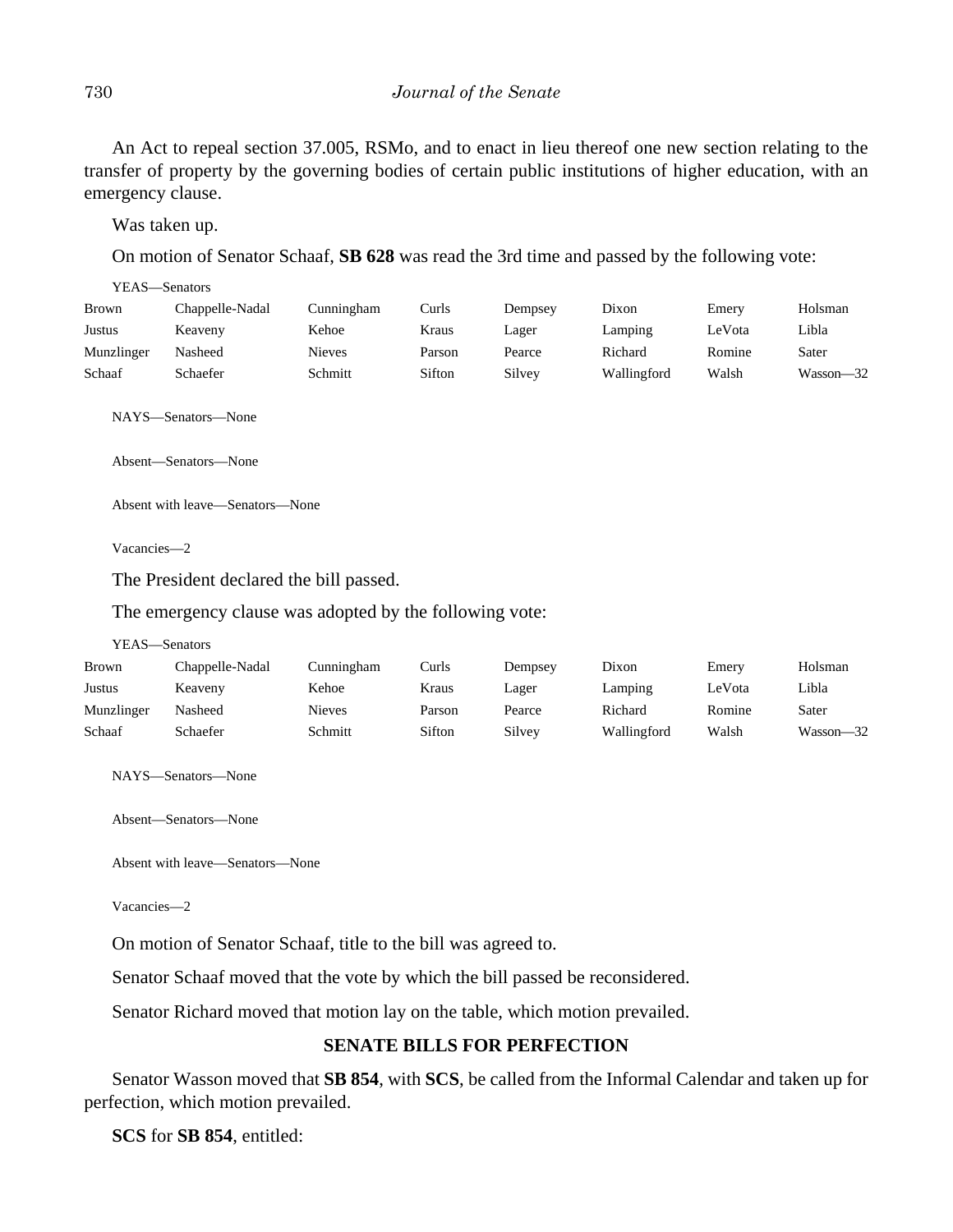# SENATE COMMITTEE SUBSTITUTE FOR SENATE BILL NO. 854

An Act to repeal sections 50.660 and 50.783, RSMo, and to enact in lieu thereof two new sections relating to county purchases.

Was taken up.

Senator Wasson moved that **SCS** for **SB 854** be adopted, which motion prevailed.

On motion of Senator Wasson, **SCS** for **SB 854** was declared perfected and ordered printed.

Senator Nieves assumed the Chair.

## **CONCURRENT RESOLUTIONS**

Senator Pearce moved that **SCR 28**, with **SCS**, be taken up for adoption, which motion prevailed.

**SCS** for **SCR 28** was taken up.

Senator Pearce moved that **SCS** for **SCR 28** be adopted, which motion prevailed.

On motion of Senator Pearce, **SCR 28**, as amended by the **SCS**, was adopted by the following vote:

| YEAS—Senators |                 |            |           |         |          |            |         |
|---------------|-----------------|------------|-----------|---------|----------|------------|---------|
| <b>Brown</b>  | Chappelle-Nadal | Cunningham | Curls     | Dempsey | Dixon    | Emery      | Holsman |
| Justus        | Kehoe           | Kraus      | Lager     | LeVota  | Libla    | Munzlinger | Nasheed |
| <b>Nieves</b> | Parson          | Pearce     | Richard   | Romine  | Schaefer | Schmitt    | Sifton  |
| Silvey        | Wallingford     | Walsh      | Wasson—28 |         |          |            |         |

NAYS—Senators—None

Absent—Senators

Keaveny Lamping Sater Schaaf-4

Absent with leave—Senators—None

Vacancies—2

**SCR 33**, introduced by Senator Wallingford, entitled:

Relating to the recognition of February as Oral Health Awareness Month.

Was taken up.

On motion of Senator Wallingford, **SCR 33** was read the 3rd time and passed by the following vote:

YEAS—Senators

| <b>Brown</b>  | Chappelle-Nadal | Cunningham  | Curls   | Dempsey   | Dixon | Emery      | Holsman |
|---------------|-----------------|-------------|---------|-----------|-------|------------|---------|
| Justus        | Kehoe           | Kraus       | Lager   | LeVota    | Libla | Munzlinger | Nasheed |
| <b>Nieves</b> | Parson          | Pearce      | Richard | Romine    | Sater | Schaefer   | Schmitt |
| Sifton        | Silvey          | Wallingford | Walsh   | Wasson-29 |       |            |         |

NAYS—Senators—None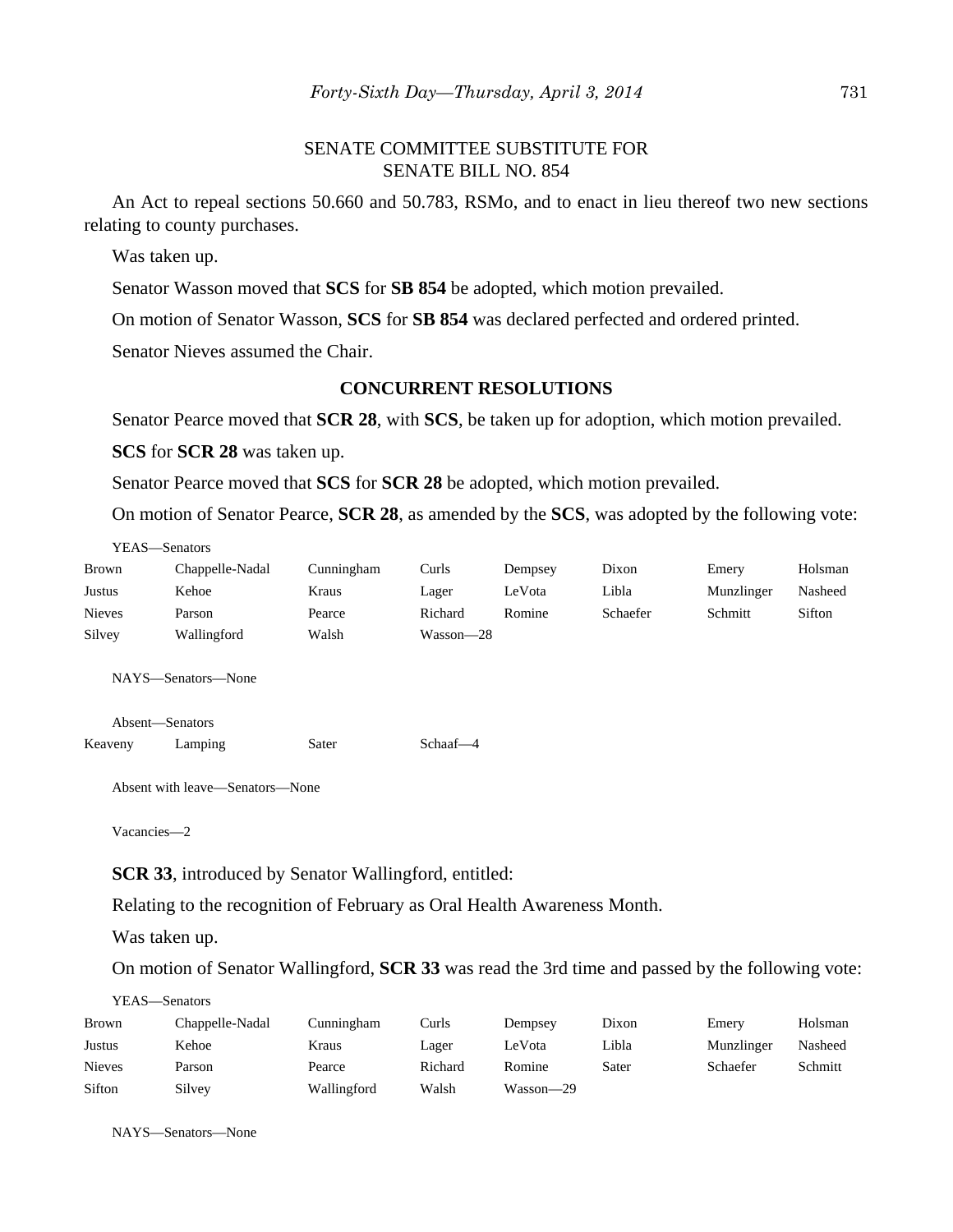Absent—Senators

Keaveny Lamping Schaaf—3

Absent with leave—Senators—None

Vacancies—2

The President declared the concurrent resolution passed.

On motion of Senator Wallingford, title to the concurrent resolution was agreed to.

Senator Wallingford moved that the vote by which the concurrent resolution passed be reconsidered.

Senator Richard moved that motion lay on the table, which motion prevailed.

Senator Wasson moved that **SCR 36** be taken up for adoption, which motion prevailed.

Senator Wasson offered **SS** for **SCR 36**:

#### SENATE SUBSTITUTE FOR

#### SENATE CONCURRENT RESOLUTION NO. 36

WHEREAS, Multiple Sclerosis (MS) is a chronic, often disabling disease that attacks the central nervous system, which is comprised of the brain, spinal cord, and optic nerves. MS damages the nerve-insulating myelin sheath that surrounds and protects the brain. The damage to the myelin sheath slows down or blocks messages between the brain and the body; and

WHEREAS, the cause of MS remains unknown; however, having a first-degree relative, such as a parent or sibling, with MS significantly increases a person's risk of developing the disease. According to the National Institute of Neurological Disorders and Stroke, it is estimated that there are approximately 250,000 to 350,000 persons in the United States who are diagnosed with MS. This estimate suggests that approximately 200 new cases are diagnosed each week; and

WHEREAS, it is in the public interest for the state to establish a Multiple Sclerosis Task Force in order to identify and address the unmet needs of persons with MS, and develop ways to enhance their quality of life:

NOW THEREFORE BE IT RESOLVED that the members of the Missouri Senate, Ninety-seventh General Assembly, Second Regular Session, the House of Representatives concurring therein, hereby create the Missouri Multiple Sclerosis Task Force; and

BE IT FURTHER RESOLVED that the mission of the Task Force shall be to fully consider and make recommendations in a report to the General Assembly on:

(1) Developing strategies to identify and address the unmet needs of persons with MS in order to enhance the quality of life of persons with MS by maximizing productivity and independence, and addressing the emotional, social, and vocational challenges of persons with MS; and

(2) Developing strategies to provide persons with MS greater access to various treatments and other therapeutic options that may be available; and

BE IT FURTHER RESOLVED that the Task Force shall consist of the following members:

 (1) Two members of the Senate, one to be appointed by the President Pro Tempore of the Senate and one to be appointed by the Minority Leader of the Senate;

(2) Two members of the House of Representatives, one to be appointed by the Speaker of the House of Representatives and one to be appointed by the Minority Leader of the House of Representatives;

(3) The Director of the Department of Health and Senior Services, or his or her designee, to serve as a member and provide technical assistance to the task force;

(4) Two neurologists licensed to practice in this state, with one appointed by the President Pro Tempore of the Senate and one appointed by the Speaker of the House of Representatives, from a list of recommendations by the Department of Health and Senior Services;

(5) Two Missouri regional members of a national organization with experience in helping people affected by MS through funding cutting-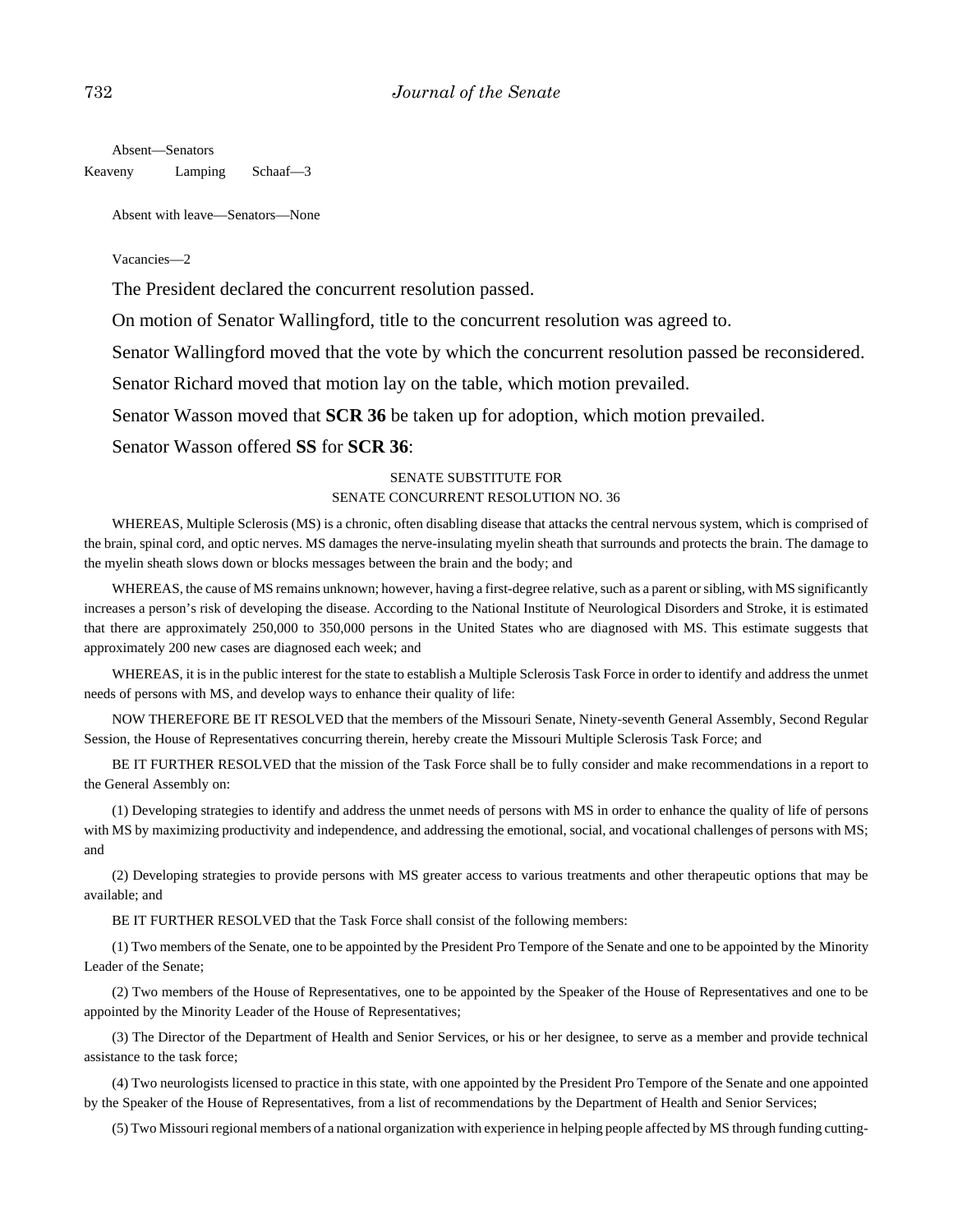edge research, driving change through advocacy, facilitating professional education and providing programs and services that help people and the families living with MS, with one appointed by the President Pro Tempore of the Senate and one appointed by the Speaker of the House of Representatives, from a list of recommendations by the Department of Health and Senior Services;

(6) Two persons who represent agencies that provide services or supports to individuals with MS in this state, with one appointed by the President Pro Tempore of the Senate and one appointed by the Speaker of the House of Representatives, from a list of recommendations by the Department of Health and Senior Services;

(7) Two persons who have MS, with one appointed by the President Pro Tempore of the Senate and one appointed by the Speaker of the House of Representatives, from a list of recommendations by the Department of Health and Senior Services; and

BE IT FURTHER RESOLVED that the staffs of Senate Research, House Research, and the Joint Committee on Legislative Research shall provide such legal, research, clerical, technical, and bill drafting services as the Task Force may require in the performance of its duties; and

BE IT FURTHER RESOLVED that the Task Force will report its recommendations and findings to the Missouri General Assembly by January 1, 2015; and

BE IT FURTHER RESOLVED that the Task Force shall terminate by either a majority of members voting for termination, or by January 1, 2015, whichever occurs first; and

BE IT FURTHER RESOLVED that the Multiple Sclerosis Task Force is authorized to function during the legislative interim between the Second Regular Session of the Ninety-seventh General Assembly and the First Regular Session of the Ninety-eighth General Assembly through January 1, 2015, as authorized by State v. Atterburry, 300 S.W.2d 806 (Mo. 1957); and

BE IT FURTHER RESOLVED that the Secretary of the Missouri Senate be instructed to prepare properly inscribed copies of this resolution for the Director of the Department of Health and Senior Services.

Senator Wasson moved that **SS** for **SCR 36** be adopted, which motion prevailed.

On motion of Senator Wasson, **SCR 36**, as amended by the **SS**, was adopted by the following vote:

| YEAS—Senators |                 |            |           |         |       |            |         |
|---------------|-----------------|------------|-----------|---------|-------|------------|---------|
| <b>Brown</b>  | Chappelle-Nadal | Cunningham | Curls     | Dempsey | Dixon | Emery      | Holsman |
| Justus        | Kehoe           | Kraus      | Lager     | LeVota  | Libla | Munzlinger | Nasheed |
| <b>Nieves</b> | Parson          | Pearce     | Richard   | Romine  | Sater | Schaefer   | Schmitt |
| Sifton        | Silvey          | Walsh      | Wasson—28 |         |       |            |         |

NAYS—Senators—None

Absent—Senators

|         | Absent—Senators |        |               |
|---------|-----------------|--------|---------------|
| Keaveny | Lamping         | Schaaf | Wallingford—4 |

Absent with leave—Senators—None

Vacancies—2

**SCR 37**, introduced by Senator Kehoe, entitled:

Relating to the recognition of the first Tuesday of every September as American Red Cross Blood Donation Day.

Was taken up.

On motion of Senator Kehoe, **SCR 37** was read the 3rd time and passed by the following vote:

YEAS—Senators

| <b>Brown</b> | <b>A</b><br>hannelle-<br>⊱Nadal | ∆unnıngham | ∶urls | Jemnsey | Jixon | ∴merv<br>______ | 0.82200 |
|--------------|---------------------------------|------------|-------|---------|-------|-----------------|---------|
|--------------|---------------------------------|------------|-------|---------|-------|-----------------|---------|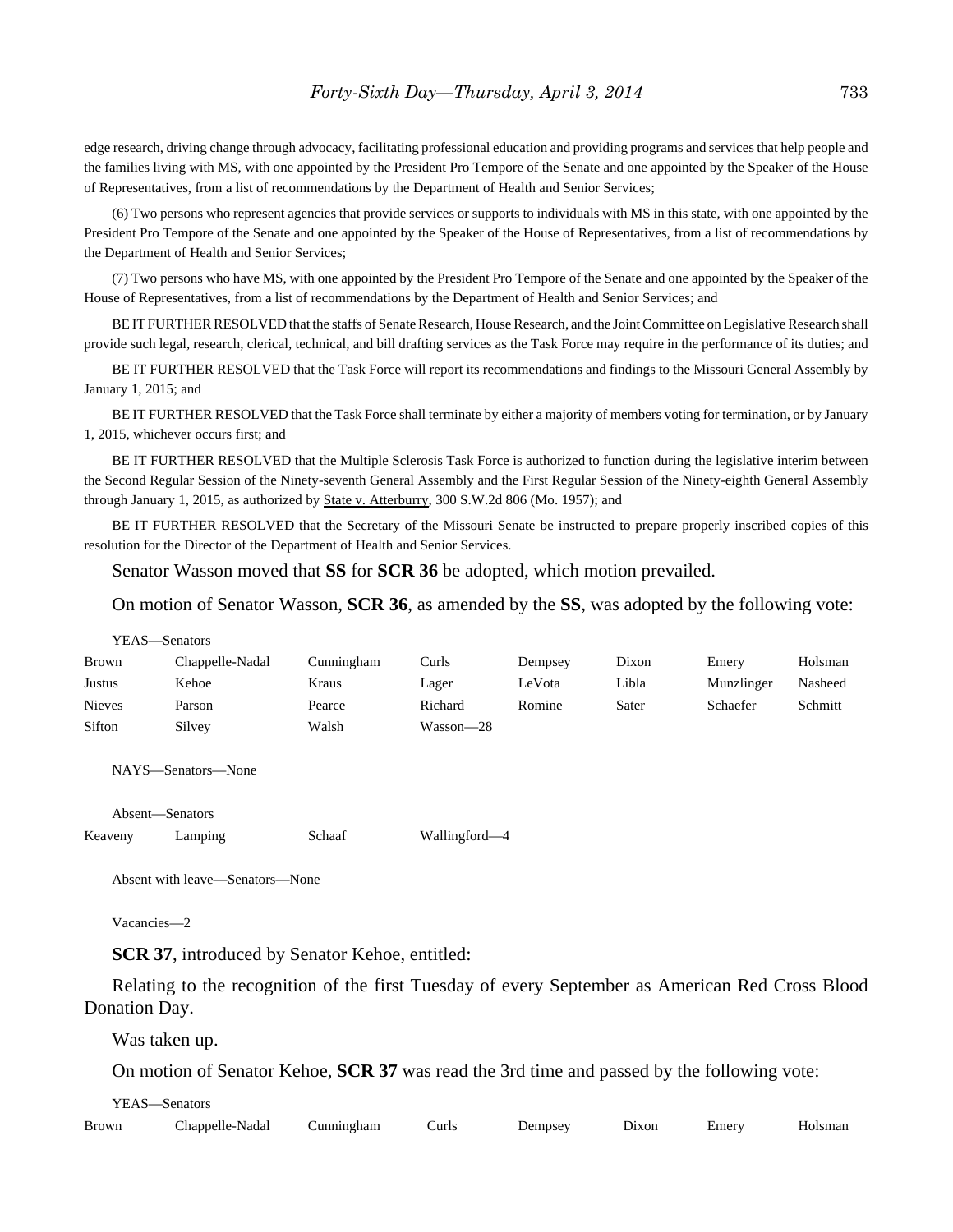#### 734 *Journal of the Senate*

| Justus        | Kehoe                           | Kraus                                                                                        | Lager   | LeVota    | Libla | Munzlinger | Nasheed |
|---------------|---------------------------------|----------------------------------------------------------------------------------------------|---------|-----------|-------|------------|---------|
| <b>Nieves</b> | Parson                          | Pearce                                                                                       | Richard | Romine    | Sater | Schaefer   | Schmitt |
| Sifton        | Silvey                          | Wallingford                                                                                  | Walsh   | Wasson-29 |       |            |         |
|               | NAYS—Senators—None              |                                                                                              |         |           |       |            |         |
|               | Absent-Senators                 |                                                                                              |         |           |       |            |         |
| Keaveny       | Lamping                         | Schaaf $-3$                                                                                  |         |           |       |            |         |
|               | Absent with leave—Senators—None |                                                                                              |         |           |       |            |         |
|               | Vacancies-2                     |                                                                                              |         |           |       |            |         |
|               |                                 | The President declared the concurrent resolution passed.                                     |         |           |       |            |         |
|               |                                 | On motion of Senator Kehoe, title to the concurrent resolution was agreed to.                |         |           |       |            |         |
|               |                                 | Senator Kehoe moved that the vote by which the concurrent resolution passed be reconsidered. |         |           |       |            |         |

Senator Richard moved that motion lay on the table, which motion prevailed.

Senator Lager moved that **SCR 40** be taken up for adoption, which motion prevailed.

On motion of Senator Lager, **SCR 40** was adopted by the following vote:

| YEAS—Senators   |            |             |               |             |              |               |        |
|-----------------|------------|-------------|---------------|-------------|--------------|---------------|--------|
| Brown           | Cunningham | Dempsey     | Dixon         | Emery       | Kehoe        | Kraus         | Lager  |
| LeVota          | Libla      | Munzlinger  | <b>Nieves</b> | Parson      | Pearce       | Richard       | Romine |
| Sater           | Schaefer   | Schmitt     | Silvey        | Wallingford | Walsh        | $Wasson - 23$ |        |
| NAYS-Senators   |            |             |               |             |              |               |        |
| Chappelle-Nadal | Curls      | Holsman     | Justus        | Nasheed     | $Sifton - 6$ |               |        |
| Absent—Senators |            |             |               |             |              |               |        |
| Keaveny         | Lamping    | Schaaf $-3$ |               |             |              |               |        |

Absent with leave—Senators—None

Vacancies—2

Senator Walsh moved that **HCR 4** be taken up for adoption, which motion prevailed.

On motion of Senator Walsh, **HCR 4** was adopted by the following vote:

| YEAS—Senators |            |          |            |        |             |        |           |
|---------------|------------|----------|------------|--------|-------------|--------|-----------|
| <b>Brown</b>  | Cunningham | Curls    | Dempsey    | Dixon  | Emery       | Kehoe  | Kraus     |
| Lager         | LeVota     | Libla    | Munzlinger | Nieves | Parson      | Pearce | Richard   |
| Romine        | Sater      | Schaefer | Schmitt    | Silvey | Wallingford | Walsh  | Wasson-24 |
|               |            |          |            |        |             |        |           |

NAYS—Senators

Chappelle-Nadal Holsman Justus Nasheed Sifton—5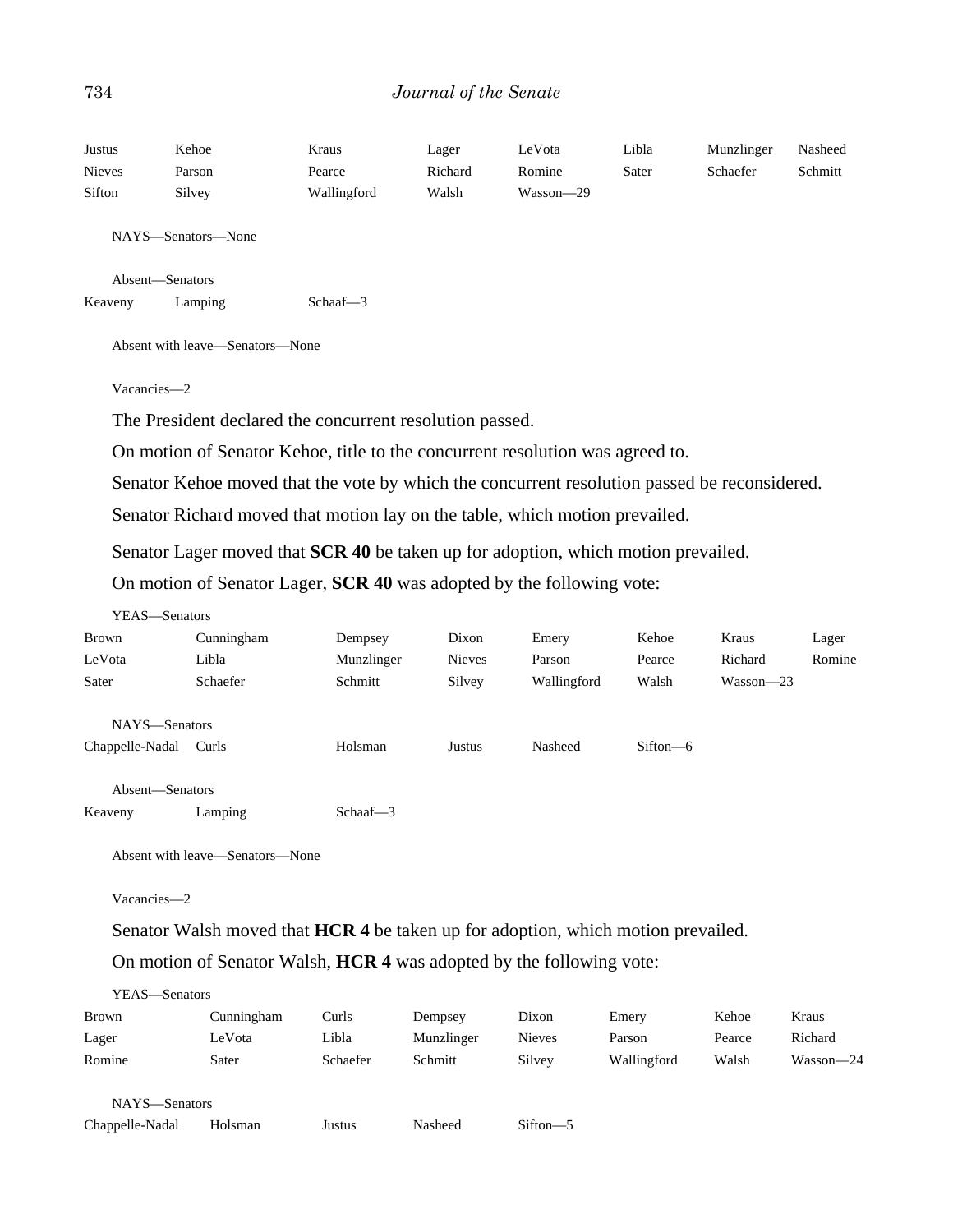Absent—Senators

Keaveny Lamping Schaaf-3

Absent with leave—Senators—None

Vacancies—2

President Pro Tem Dempsey assumed the Chair.

#### **REPORTS OF STANDING COMMITTEES**

Senator Parson, Vice-Chairman of the Committee on Small Business, Insurance and Industry, submitted the following report:

Mr. President: Your Committee on Small Business, Insurance and Industry, to which was referred **SB 634**, begs leave to report that it has considered the same and recommends that the Senate Committee Substitute, hereto attached, do pass.

Senator Lager, Chairman of the Committee on Commerce, Consumer Protection, Energy and the Environment, submitted the following report:

Mr. President: Your Committee on Commerce, Consumer Protection, Energy and the Environment, to which was referred **SB 642**, begs leave to report that it has considered the same and recommends that the Senate Committee Substitute, hereto attached, do pass.

Senator Pearce, Chairman of the Committee on Education, submitted the following reports:

Mr. President: Your Committee on Education, to which was referred **SB 848**, begs leave to report that it has considered the same and recommends that the Senate Committee Substitute, hereto attached, do pass.

Also,

Mr. President: Your Committee on Education, to which was referred **SB 566**, begs leave to report that it has considered the same and recommends that the bill do pass.

Senator Richard, Chairman of the Committee on Rules, Joint Rules, Resolutions and Ethics, submitted the following reports:

Mr. President: Your Committee on Rules, Joint Rules, Resolutions and Ethics, to which was referred **SCS** for **SB 854**, begs leave to report that it has examined the same and finds that the bill has been truly perfected and that the printed copies furnished the Senators are correct.

Also,

Mr. President: Your Committee on Rules, Joint Rules, Resolutions and Ethics, to which was referred **HCR 5**, begs leave to report that it has considered the same and recommends that the concurrent resolution do pass.

Also,

Mr. President: Your Committee on Rules, Joint Rules, Resolutions and Ethics, to which was referred **SCR 39**, begs leave to report that it has considered the same and recommends that the Senate Committee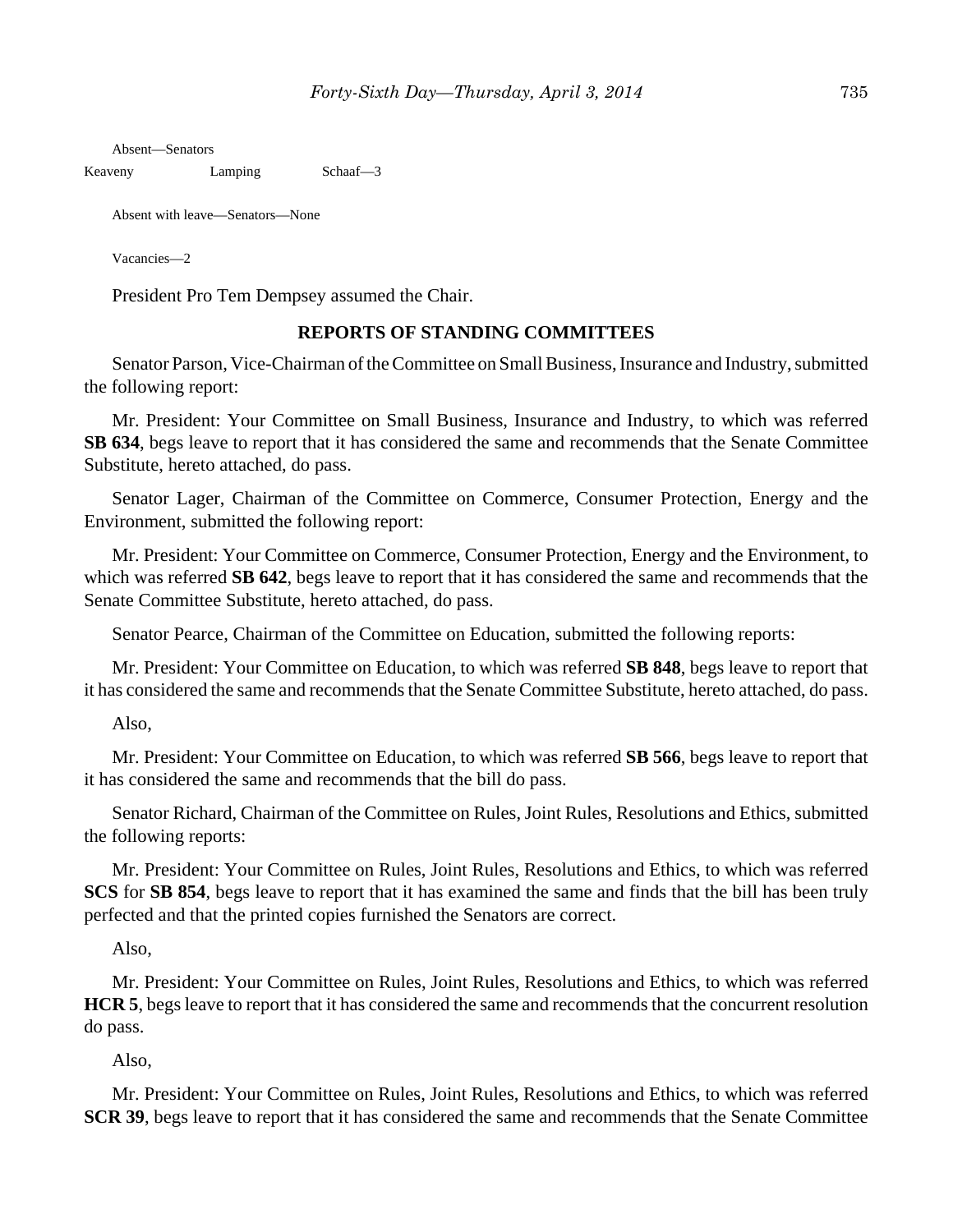Substitute, hereto attached, do pass.

#### SENATE COMMITTEE SUBSTITUTE FOR SENATE CONCURRENT RESOLUTION NO. 39

Relating to authorization for the issuance of bonds for certain state and university projects.

Whereas, the General Assembly is desirous of approving the construction, renovation, and maintenance of certain state projects to be funded in part by revenue bonds secured by a pledge of future appropriations to be made by the General Assembly:

Now Therefore Be It Resolved that the members of the Missouri Senate, Ninety-seventh General Assembly, Second Regular Session, the House of Representatives concurring therein, hereby approve the following projects:

- 1. HVAC replacement in the Career Center at Moberly Area Community College: \$110,000;
- 2. Roof replacement of Andrew Komar, Jr. Hall at Moberly Area Community College: \$200,000;
- 3. HVAC replacement in Andrew Komar, Jr. Hall at Moberly Area Community College: \$700,000;
- 4. Window replacement in the Main Building at Moberly Area Community College: \$500,000;
- 5. Classroom remodeling in the Main Building at Moberly Area Community College: \$150,000;
- 6. Replacement of windows, electrical systems, the roof, and HVAC in Newton and McDonald Halls at Crowder College: \$1,900,000;
- 7. Replacement of a wheelchair lift at East Central College: \$15,000;
- 8. Replacement of brick caulking at East Central College: \$80,000;
- 9. Redesign of the Information Technology Support and Network Area at East Central College: \$220,000;
- 10. Rainwater repairs to the AC Building at East Central College: \$90,000;
- 11. Theater upgrades at East Central College: \$135,000;
- 12. Repavement and improvement of a walking trail at East Central College: \$80,000;
- 13. Resealing all parking lots at East Central College: \$75,000;
- 14. Replacing the roof of the Training Center at East Central College: \$90,000;
- 15. Asbestos removal at East Central College: \$125,000;
- 16. Update a firearms range at Jefferson College: \$675,000;
- 17. Replace instructional furnishing at Jefferson College: \$150,000;
- 18. Upgrades to Campus Student ID and Locking Systems at Jefferson College: \$250,000;
- 19. Restroom upgrades at Jefferson College: \$75,000;
- 20. HVAC systems repairs and replacements at Metropolitan Community College: \$3,500,000;
- 21. HVAC control systems repairs and replacements at Metropolitan Community College: \$300,000;
- 22. Roof repairs and replacements at Metropolitan Community College: \$1,700,000;
- 23. Fire panel repairs and replacements at Metropolitan Community College: \$400,000;
- 24. Upgrades to flooring and HVAC at Mineral Area College: \$250,000;
- 25. Roof replacement for the General Services Building at Mineral Area College: \$200,000;
- 26. Roof replacement for the Fire Academy Training Center at Mineral Area College: \$25,000;
- 27. Repair corral and cattle handling facilities at the Missouri Agricultural Experiment Station: \$90,000;
- 28. Upgrade the Swine Research Center Nursery at the Missouri Agricultural Experiment Station: \$90,000;
- 29. Replace the roof of the Soybean Breeding Building at the Missouri Agricultural Experiment Station: \$50,000;
- 30. Update sample processing areas at the Missouri Agricultural Experiment Station: \$75,000;
- 31. Replace the roof of the Research Cotton Gin Building at the Missouri Agricultural Experiment Station: \$90,000;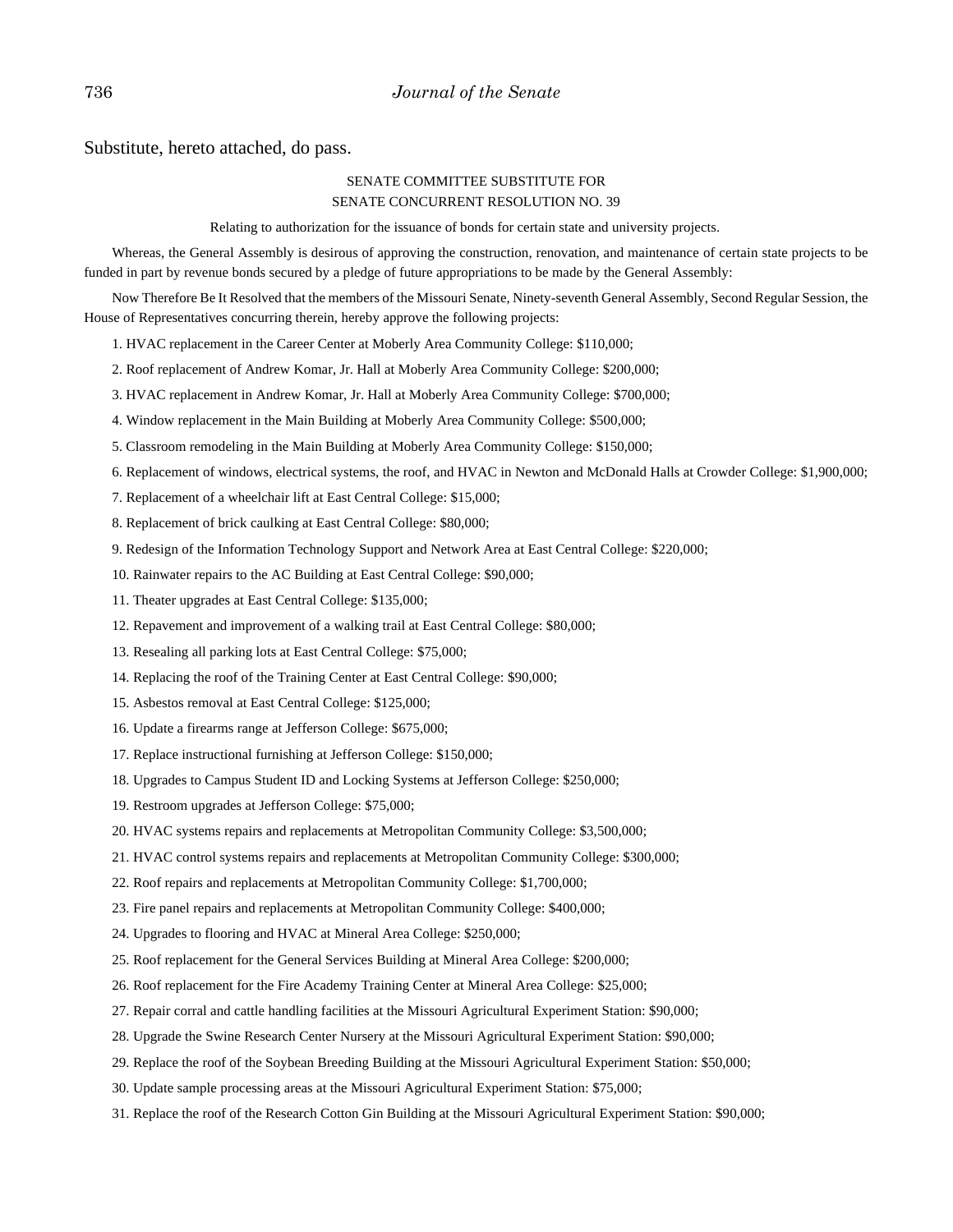- 32. Geyer Hall renovations at North Central Missouri College: \$1,200,000;
- 33. HVAC and dehumidifier upgrades at the Lebanon Campus of Ozarks Technical Community College: \$60,000;
- 34. Tuckpoint and EIFS repairs at the Richwood Valley Campus of Ozarks Technical Community College: \$80,000;
- 35. Roof replacement at the Springfield Campus of Ozarks Technical Community College: \$1,200,000;
- 36. Roof repairs at the Springfield Campus of Ozarks Technical Community College: \$500,000;
- 37. Tuckpoint and EIFS repairs at the Springfield Campus of Ozarks Technical Community College: \$1,000,000;
- 38. Replacement of HVAC units at the Springfield Campus of Ozarks Technical Community College: \$1,100,000;
- 39. Parking lot paving and repairs at the Springfield Campus of Ozarks Technical Community College: \$500,000;
- 40. Chiller replacement at St. Charles Community College: \$350,000;
- 41. Replacement of kitchen equipment in the Student Center at St. Charles Community College: \$125,000;
- 42. Roof replacement for the College Center at St. Charles Community College: \$315,000;
- 43. Restroom renovations at St. Charles Community College: \$60,000;
- 44. Parking lot repairs at St. Charles Community College: \$120,000;
- 45. Boiler replacement at St. Charles Community College: \$100,000;
- 46. Automation of exterior doors for ADA compliance at St. Charles Community College: \$30,000;
- 47. Air handler upgrades at St. Charles Community College: \$50,000;
- 48. Upgrade of HVAC control systems at St. Charles Community College: \$30,000;
- 49. Lighting replacement in the Donald D. Shook Fine Arts Building at St. Charles Community College: \$40,000;
- 50. Elevator repairs at St. Louis Community College: \$1,265,000;
- 51. Science laboratory upgrades at St. Louis Community College: \$7,136,000;
- 52. Roof repairs at St. Louis Community College: \$2,660,000;
- 53. Boiler replacements at St. Louis Community College: \$350,000;
- 54. Lecture hall renovations at the Forest Park Campus of St. Louis Community College: \$1,200,000;
- 55. Roof replacement for the Potter-Ewing Agriculture Building at State Fair Community College: \$120,000;
- 56. Roof repair for the Melita Day Child Development Center at State Fair Community College: \$40,000;
- 57. Repair and resurfacing of the library courtyard at State Fair Community College: \$50,000;
- 58. Parking lot resurfacing at State Fair Community College: \$1,800,000;
- 59. Steps and landing replacement for the William C. Hopkins Student Services Center at State Fair Community College: \$25,000;
- 60. Sidewalk repairs at State Fair Community College: \$50,000;
- 61. HVAC replacement in the Daum Museum of Contemporary Art at State Fair Community College: \$60,000;
- 62. Roof replacement and insulation in the Westover Center for Science, Technology, Engineering and Math at Three Rivers College: \$260,000;
- 63. Interior and exterior lighting upgrades for the Westover Center for Science, Technology, Engineering and Math at Three Rivers College: \$480,000;
- 64. Laboratory safety station upgrades in the Westover Center for Science, Technology, Engineering and Math at Three Rivers College: \$50,000;
	- 65. HVAC system upgrades in the Westover Center for Science, Technology, Engineering and Math at Three Rivers College: \$400,000;
- 66. Electric service and distribution updates in the Westover Center for Science, Technology, Engineering and Math at Three Rivers College: \$220,000;
	- 67. Window replacements in the Westover Center for Science, Technology, Engineering and Math at Three Rivers College: \$100,000;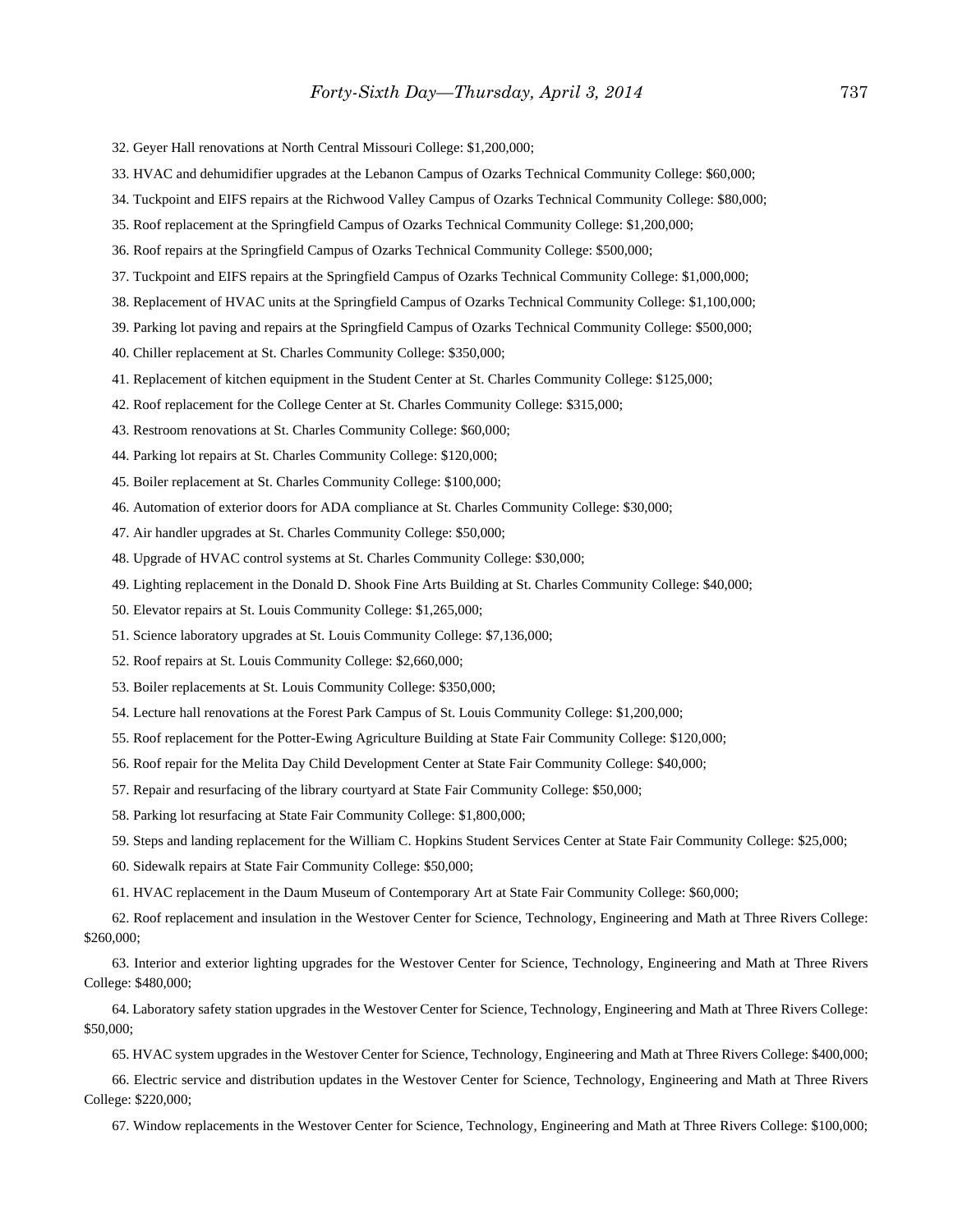68. Flooring abatement and replacements in the Westover Center for Science, Technology, Engineering and Math at Three Rivers College: \$80,000;

69. Sprinkler system installation in the Westover Center for Science, Technology, Engineering and Math at Three Rivers College: \$150,000;

70. Fire alarm system installation in the Westover Center for Science, Technology, Engineering and Math at Three Rivers College: \$45,000;

71. Emergency lighting installation and replacement in the Westover Center for Science, Technology, Engineering and Math at Three Rivers College: \$25,000;

72. Sidewalk repairs and upgrades at the Westover Center for Science, Technology, Engineering and Math at Three Rivers College: \$60,000;

73. Restrooms and plumbing upgrades in the Westover Center for Science, Technology, Engineering and Math at Three Rivers College: \$120,000;

74. HVAC replacement of the Nilges Technoloy Center at Linn State Technical College: \$200,000;

75. Repairing settling issues of the Nilges Technology Center at Linn State Technical College: \$75,000;

76. Interior rehabilitation of the Nilges Technology Center at Linn State Technical College: \$250,000;

77. Parking lot repavement at Linn State Technical College: \$300,000;

78. Repair settling issues of the Vehicle and Power Center at Linn State Technical College: \$125,000;

79. Renovation of unsafe and obsolete laboratory space in the W. C. Morris Building at the University of Central Missouri: \$15,000,000;

80. Roof replacement of Crisp Hall, Rhodes Hall, Serena Building, Art Building, Show Me Center, Student Recreation Center South, Brandt Hall of Music, and the Boiler Plant at Southeast Missouri State University: \$2,166,667;

81. Replace windows in the Art Building, Crisp Hall, Serena Building, Brandt Hall of Music, Johnson Hall, and Pacific Hall at Southeast Missouri State University: \$2,166,667;

82. Replace mechanical, electrical, and plumbing systems and upgrade fire alarm systems in the Art Building, Johnson Hall, Serena Building, Brandt Hall, and Grauel Building at Southeast Missouri State University: \$6,500,000;

83. Exterior building envelope cleaning and sealing in the Art Building, Serena Building, Scully Building, Crisp Hall, and Dempster Hall at Southeast Missouri State University: \$2,166,666;

84. Maintenance and repairs of Ellis Hall at Missouri State University: \$7,581,818;

85. Maintenance and repairs of Hill Hall at Missouri State University: \$11,016,237;

86. Sprinkler system and fire alarm panel repairs and maintenance at the West Plains Campus of Missouri State University: \$220,000;

87. Maintenance of the Post Office Building at the West Plains Campus of Missouri State University: \$1,547,890;

88. HVAC piping and classroom refurbishment of Richardson Fine Arts Center at Lincoln University: \$1,175,280;

89. Exterior door and window repairs at Lincoln University: \$991,904;

90. Repairs and rehabilitations of Mitchell Hall at Lincoln University: \$1,288,885;

91. HVAC, flooring, and lighting upgrades for Violette Hall at Truman State University: \$6,500,000;

92. HVAC systems maintenance and repair for the Administration Building, B. D. Owens Library, Ron Houston Center for the Performing Arts, Everett W. Brown Education Hall, the Valk Center, and the Materials Distribution Center at Northwest Missouri State University: \$3,292,500;

93. Life safety issues upgrades for Everett W. Brown Education Hall, John T. Rickman Electronic Campus Support Center, Martindale Hall, B. D. Owens Library, and the Ron Houston Center for the Performing Arts at Northwest Missouri State University: \$2,010,000;

94. Structural engineering and tuckpointing at Northwest Missouri State University: \$1,700,00;

95. Replacement of chillers, absorbers, and associated panels at Northwest Missouri State University: \$480,000;

96. Electrical upgrades at Missouri Southern State University: \$1,998,817;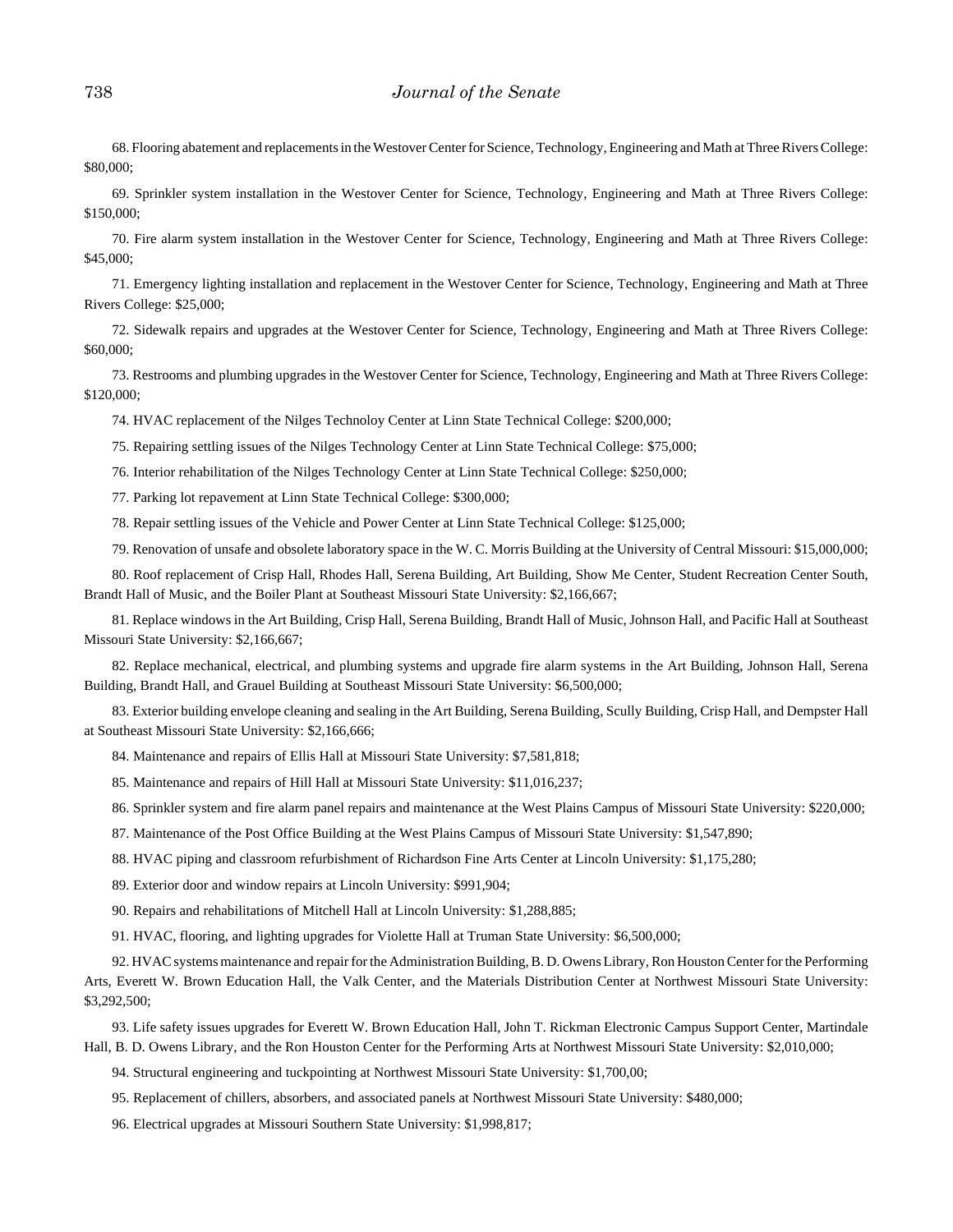97. Campus safety enhancements at Missouri Southern State University: \$515,750;

98. Maintenance and repairs to fire alarm systems at Missouri Southern State University: \$1,310,000;

99. Maintenance and repairs to sprinkler systems at Missouri Southern State University: \$618,400;

100. Replacement of roofs, cutters, and vents at Missouri Southern State University: \$1,198,500;

101. Replacement of roofing systems at Missouri Western State University: \$1,887,589;

102. Replacement of HVAC units at Missouri Western State University: \$3,608,599;

103. Replacement of fire protection systems at Missouri Western State University: \$478,415;

104. Replacement of emergency generator in the School of Medicine at the University of Missouri - Kansas City: \$180,475;

105. Upgrade exit signs in the School of Medicine at the University of Missouri - Kansas City: \$208,199;

106. Installation of a fire sprinkler system in the School of Medicine at the University of Missouri - Kansas City: \$2,247,870;

107. Installation of a point addressable fire alarm system in Spencer Chemistry Building at the University of Missouri - Kansas City: \$272,248;

108. Installation of a fire sprinkler system in Spencer Chemistry Building at the University of Missouri - Kansas City: \$690,231;

109. HVAC system replacement in Spencer Chemistry Building at the University of Missouri - Kansas City: \$5,709,886;

110. Laboratory suite remodel in the School of Biological Sciences at the University of Missouri - Kansas City: \$3,878,464;

111. Capital renewal for Thomas and Nell Lafferre Hall at the University of Missouri - Columbia: \$6,835,599;

112. Deferred maintenance for Thomas and Nell Lafferre Hall at the University of Missouri - Columbia: \$20,085,753;

113. Plant adaptions for Thomas and Nell Lafferre Hall at the University of Missouri - Columbia: \$2,807,402;

114. Fire alarm system replacement for Waters Hall at the University of Missouri - Columbia: \$79,328;

115. Fire sprinkler system installation for Waters Hall at the University of Missouri - Columbia: \$327,764;

116. Waterproofing exterior foundation wall for Waters Hall at the University of Missouri - Columbia: \$71,512;

117. Addition of a secondary egress stairs for Waters Hall at the University of Missouri - Columbia: \$165,369;

118. Fume hood replacement in Waters Hall at the University of Missouri - Columbia: \$1,002,289;

119. Fire alarm system replacement in Mumford Hall at the University of Missouri - Columbia: \$84,193;

120. Fire sprinkler system installation in Mumford Hall at the University of Missouri - Columbia: \$417,435;

121. Addition of a secondary egress stairs for Mumford Hall at the University of Missouri - Columbia: \$138,570;

122. Water supply piping replacement in Stewart Hall at the University of Missouri - Columbia: \$433,901;

123. Drain piping replacement in Stewart Hall at the University of Missouri - Columbia: \$651,932;

124. Addition of a secondary egress stairs in Stewart Hall at the University of Missouri - Columbia: \$75,738;

125. Fire sprinkler system extension in Stewart Hall at the University of Missouri - Columbia: \$462,377;

126. Fire alarm system replacement in Stewart Hall at the University of Missouri - Columbia: \$67,910;

127. Fire alarm system replacement in Stadler Hall at the University of Missouri - St. Louis: \$313,061;

128. Fire sprinkler system installation in Stadler Hall at the University of Missouri - St. Louis: \$1,119,362;

129. Interior door upgrades in Stadler Hall at the University of Missouri - St. Louis: \$777,890;

130. Lecture room accessibility upgrades in Stadler Hall at the University of Missouri - St. Louis: \$12,238;

131. Upgrade electrical distribution network in Stadler Hall at the University of Missouri - St. Louis: \$2,027,499;

132. Restroom renovation in Benton Hall at the University of Missouri - St. Louis: \$171,737;

133. Replace electrical distribution equipment in Benton Hall at the University of Missouri - St. Louis: \$384,726;

134. Upgrade electrical distribution network in Benton Hall at the University of Missouri - St. Louis: \$2,748,406;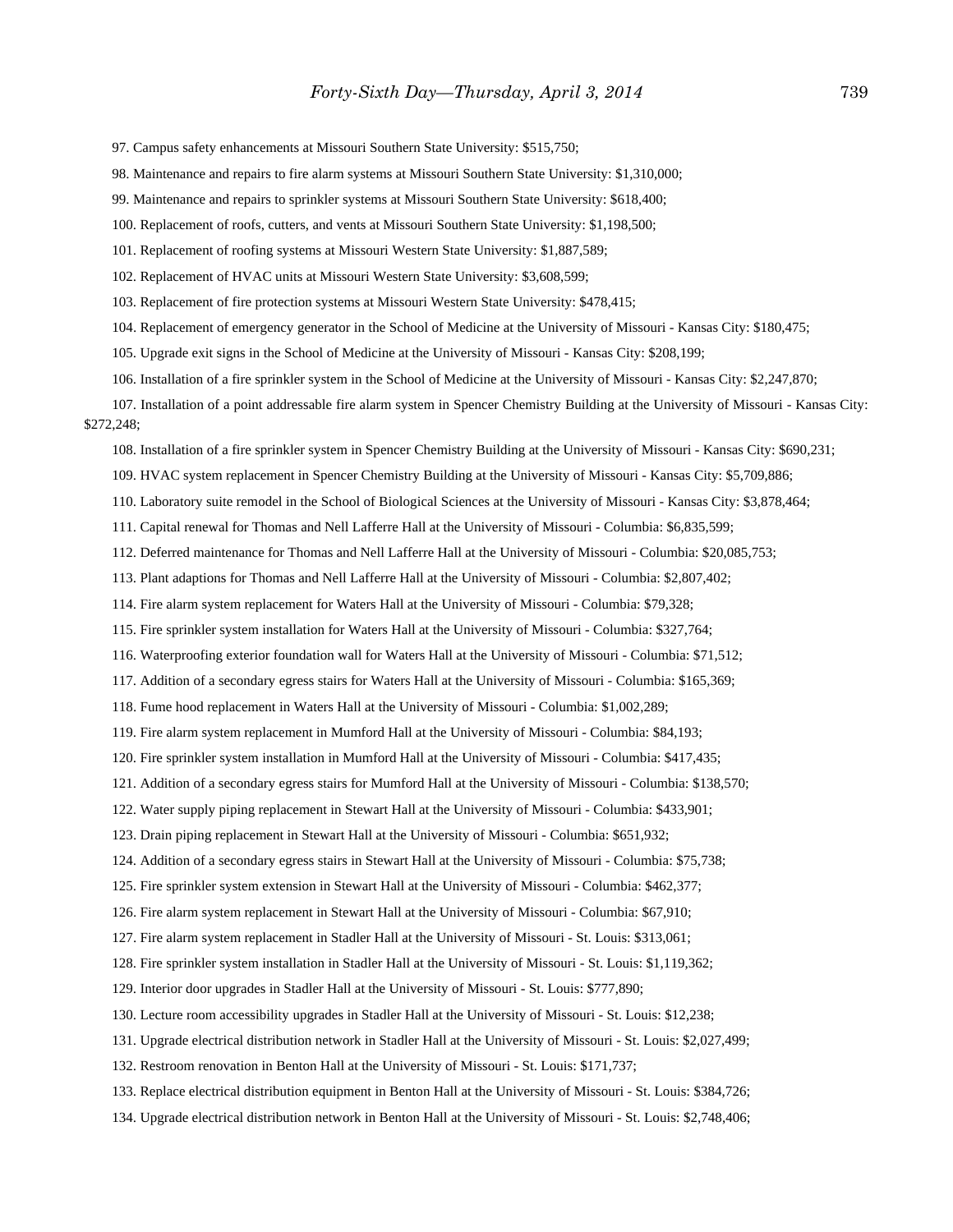135. Fire alarm system replacement in Benton Hall at the University of Missouri - St. Louis: \$424,374;

136. Fire sprinkler system extension in Benton Hall at the University of Missouri - St. Louis: \$1,238,322;

137. Interior asbestos abatement in Benton Hall at the University of Missouri - St. Louis: \$751,248;

138. Boiler replacement in Benton Hall at the University of Missouri - St. Louis: \$304,921;

139. Replace chilled water generation equipment in Benton Hall at the University of Missouri - St. Louis: \$562,609;

140. Fume hood replacement in Benton Hall at the University of Missouri - St. Louis: \$1,110,109;

141. Water supply piping replacement in Benton Hall at the University of Missouri - St. Louis: \$1,602,737;

142. Drain piping replacement in Benton Hall at the University of Missouri - St. Louis: \$2,402,411;

143. Emergency generator and power network maintenance and repairs in Schrenk Hall East at Missouri University of Science and Technology: \$102,226;

144. Interior door upgrades in Schrenk Hall East at Missouri University of Science and Technology: \$147,152;

145. Fire alarm system replacement in Schrenk Hall East at Missouri University of Science and Technology: \$189,441;

146. Fire sprinkler system installation in Schrenk Hall East at Missouri University of Science and Technology: \$712,622;

147. Laboratory casework upgrades in Schrenk Hall East at Missouri University of Science and Technology: \$1,049,641;

148. Fume hood replacements in Schrenk Hall West at Missouri University of Science and Technology: \$4,066,351;

149. Laboratory casework upgrades in Schrenk Hall West at Missouri University of Science and Technology: \$1,405,285;

150. Replace lobby flooring in the Emerson Performance Center at Harris-Stowe State University: \$30,000;

151. Repair block wall in the Emerson Performance Center at Harris-Stowe State University: \$225,000;

152. Paint gymnasium walls in the Emerson Performance Center at Harris-Stowe State University: \$75,000;

153. Removal of hazardous materials from the former Vashon Community Center at Harris-Stowe State University: \$125,000;

154. Installation of thermal windows in the former Vashon Community Center at Harris-Stowe State University: \$65,000;

155. Replace vinyl floors in the Dr. Henry Givens, Jr. Administration Building at Harris-Stowe State University: \$175,000;

156. Repair parking lot of the Dr. Henry Givens, Jr. Administration Building at Harris-Stowe State University: \$55,000;

157. Maintenance and repair of perimeter fencing for the Dr. Henry Givens, Jr. Administration Building at Harris-Stowe State University: \$775,000;

158. Waterproofing of underground IT data room in the Dr. Henry Givens, Jr. Administration Building at Harris-Stowe State University: \$80,000;

159. Renovating IT operations in the Dr. Henry Givens, Jr. Administration Building at Harris-Stowe State University: \$30,000;

160. Upgrade security cameras at Harris-Stowe State University: \$60,000;

161. Replacement of the North River bridge on the Greenley Research Center at the Missouri Agricultural Experiment Station: \$200,000;

162. Roof system replacement at the B. W. Robinson State School in Rolla: \$404,320;

163. Chiller and boiler maintenance and repair at the Cedar Ridge State School in Nevada: \$503,844;

164. Flat roof replacement at College View State School in Joplin: \$210,832;

165. Repair exterior EFIS at Dale M. Thompson / Trails West State School in Kansas City: \$275,012;

166. Roof replacement at Gateway / Hubert Wheeler State School in St. Louis: \$309,494;

167. Ceiling and lighting maintenance and repairs at Gateway / Hubert Wheeler State School in St. Louis: \$348,720;

168. HVAC replacement at Gateway / Hubert Wheeler State School in St. Louis: \$851,912;

169. Replace flooring at Greene Valley State School in Springfield: \$238,316;

170. Installation of exit doors in H. Kenneth Kirchner State School in Jefferson City: \$117,636;

171. Roof replacement at H. Kenneth Kirchner State School in Jefferson City: \$91,511;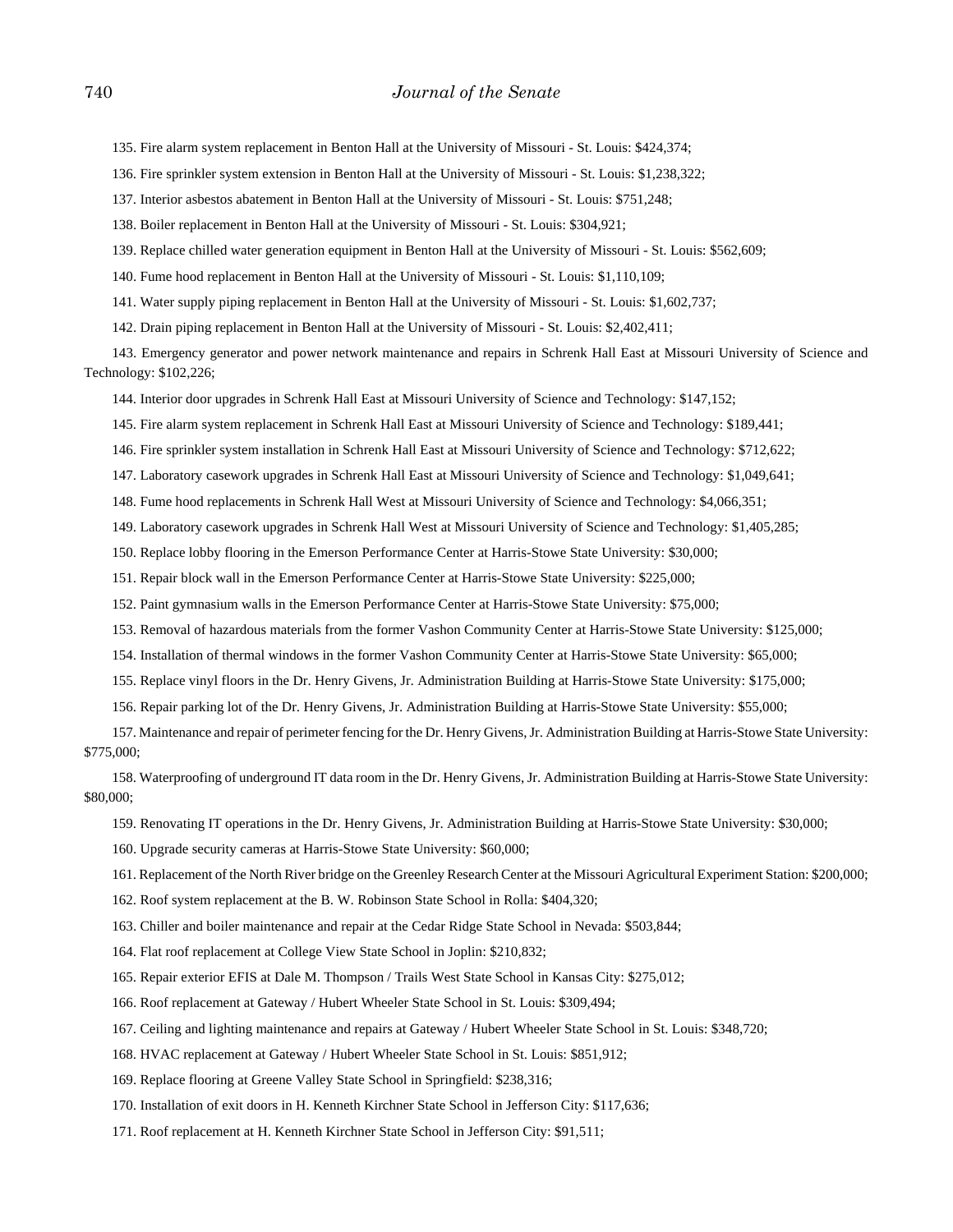- 172. Replace fire alarm system at H. Kenneth Kirchner State School in Jefferson City: \$55,754;
- 173. Condenser and chiller barrel maintenance and repair at Lakeview Woods State School in Lee's Summit: \$197,130;
- 174. Roof replacement at Mapaville State School in Mapaville: \$580,016;
- 175. Retaining wall repair at Mississippi Valley State School in Hannibal: \$116,140;
- 176. Roof replacement at Missouri School for the Blind: \$821,543;
- 177. Tuckpointing and waterproofing at Missouri School for the Blind: \$816,661;
- 178. HVAC upgrades at Missouri School for the Blind: \$1,634,600;
- 179. Renovations to the Superintendent Residence at Missouri School for the Blind: \$375,440;
- 180. Renovation of the Superintendent Building at Missouri School for the Blind: \$733,036;
- 181. Gym and auditorium roof replacement at Missouri School for the Deaf: \$197,629;
- 182. Replace cooling tower at Missouri School for the Deaf: \$106,795;
- 183. Replace windows and exit doors in Tate Dormitory and Wheeler School Building at Missouri School for the Deaf: \$415,440;
- 184. Replace roof of Rice School Building at Missouri School for the Deaf: \$398,769;
- 185. Repair of roof top air conditioning units at New Dawn State School in Sikeston: \$348,720;
- 186. Replace HVAC System at Prairie View State School in Marshall: \$982,360;
- 187. Replace roof at Rolling Meadow State School in Higginsville: \$234,510;
- 188. Replace HVAC system at Rolling Meadow State School in Higginsville: \$982,360;
- 189. Replace windows and extension repairs at Rolling Meadow State School in Higginsville: \$114,146;
- 190. Replace fire alarm systems in various statewide state schools: \$382,080;
- 191. Replace HVAC system at Verelle Peniston State School in Chillicothe: \$518,300;
- 192. Correct electrical distribution at Bellefontaine Habilitation Center in St. Louis: \$518,600;
- 193. Repair leaking roofs at the Center for Behavioral Medicine in Kansas City: \$124,000;
- 194. Installation of a three-way valve for loop at the Center for Behavioral Medicine in Kansas City: \$279,776;
- 195. Renovations to the Highway Patrol Crime Laboratory: \$20,000,000;
- 196. Renovations to dormitories and classrooms at the Highway Patrol Academy: \$7,000,000;
- 197. Renovations to state parks: \$30,000,000;
- 198. Replace the HVAC system in the Main Building at Hawthorn Children's Psychiatric Hospital in St. Louis: \$6,834,894;
- 199. Replace roofs with metal on the Administration Building and Cottage B at Higginsville Habilitation Center: \$1,244,801;
- 200. Repair of roof top units, VAV's and DDC at the Kansas City Regional Office of the Department of Mental Health: \$1,032,908;
- 201. Improve life safety fire ratings at Metropolitan St. Louis Psychiatric Center: \$847,180;
- 202. Replace security gates at Northwest Missouri Psychiatric Rehabilitation Center: \$65,800;
- 203. Replace HVAC in Group Homes 1 to 6 at Northwest Missouri Psychiatric Rehabilitation Center: \$201,525;
- 204. Replace fire sprinkler system in the Rehabilitation Center at Northwest Missouri Psychiatric Rehabilitation Center: \$1,318,264;
- 205. Upgrade HVAC controls for the Rehabilitation Center at Northwest Missouri Psychiatric Rehabilitation Center: \$1,484,584;
- 206. Replace emergency generator in the Staples Building at Southeast Missouri Mental Health Center: \$1,113,850;
- 207. Foundation repair at the Springfield Regional Office of the Department of Mental Health: \$24,000;
- 208. Replace shingle and flat roof at the Springfield Regional Office of the Department of Mental Health: \$493,073;
- 209. Replace concrete road section at St. Charles Habilitation Center: \$25,000;
- 210. Repair door locksets in the Main Building at St. Louis Psychiatric Center: \$732,604;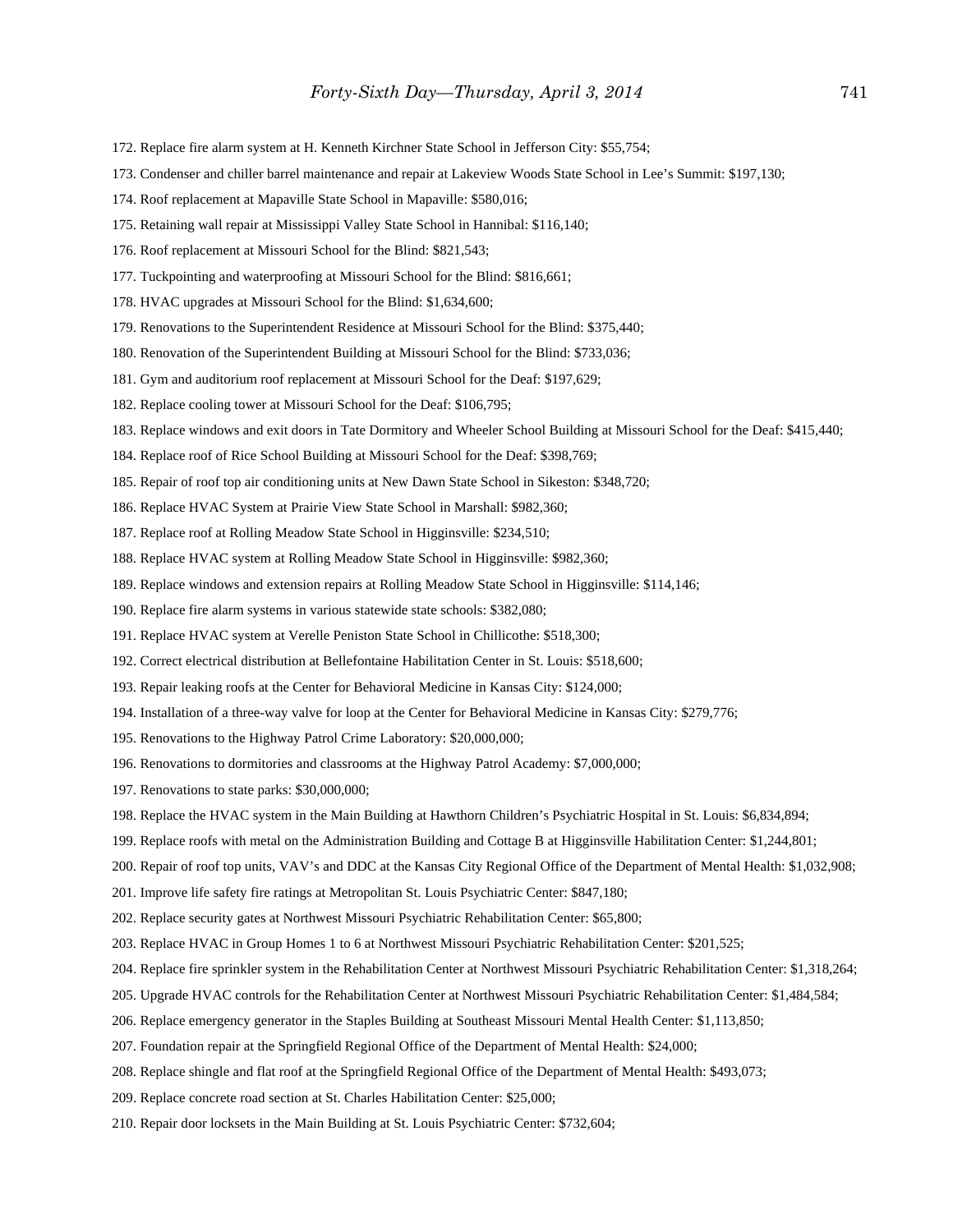- 211. Renovate restrooms at the Rolla Campus of the Missouri Geological Survey: \$274,327;
- 212. Repair emergency generator at the Rolla Campus of the Missouri Geological Survey: \$244,081;
- 213. Replace fence detection system at Algoa Correctional Center: \$614,155;
- 214. Replace fence detection systems at Algoa Correctional Center: \$1,158,464;
- 215. New sally port at Algoa Correction Center: \$382,080;
- 216. Replace elevator in the Support Building at Eastern Correctional Center: \$112,925;
- 217. Replace emergency generators at Eastern Correctional Center: \$532,270;
- 218. Install partition walls at Eastern Reception, Diagnostic and Correctional Center: \$1,710,440;
- 219. Boiler control replacement at Farmington Correctional Center: \$300,000;
- 220. Renovation of Building 28 at Farmington Correctional Center: \$3,628,887;
- 221. Replace roof and mechanical equipment at Fulton Reception, Diagnostic and Correctional Center: \$1,125,912;
- 222. Shower repair at Fulton Reception, Diagnostic and Correctional Center: \$333,297;
- 223. Sliding door replacement at Fulton Reception, Diagnostic and Correctional Center: \$224,176;
- 224. Tuckpoint and seal masonry at Fulton Reception, Diagnostic and Correctional Center: \$1,874,000;
- 225. Add ice builder to the Cook/Chill Facility at Jefferson City Correctional Center: \$847,452;
- 226. Replace steam lines at Maryville Treatment Center: \$1,355,755;
- 227. Replace windows in the Administration Building at Maryville Treatment Center: \$1,472,667;
- 228. Replace power plant generator at Moberly Correctional Center: \$3,815,500;
- 229. Replace heating loop at Northeast Correctional Center: \$2,998,170;
- 230. Replace power plant generator at Potosi Correctional Center: \$507,660;
- 231. Replace ballistic glass in Guard Towers 1 and 2 at South Central Correctional Center: \$155,232;
- 232. Replace perimeter security at Southeast Correctional Center: \$637,840;
- 233. Replace security system at Southeast Correctional Center: \$1,804,000;
- 234. Replace shingle roof at the St. Louis Community Release Center: \$368,030;
- 235. Replace heating and cooling coils at Western Missouri Correctional Center: \$550,000;
- 236. Replace kitchen floor in H Building at Camp Avery Park Camp: \$106,795;
- 237. Repairs to chiller and fan coil units at Oakview State School in Monett: \$518,917;
- 238. Building repairs at Delmina Woods Youth Facility: \$218,014;
- 239. Replace HVAC in the Core Building at Fulton Treatment Center: \$239,808;
- 240. Install sprinkler system at Green Gables Lodge Treatment Center: \$219,450;
- 241. New emergency generator at Green Gables Lodge Treatment Center: \$173,187;
- 242. Install emergency generator at Langsford House Youth Center: \$120,501;
- 243. Building improvement at Langsford House Youth Center: \$241,862;
- 244. Door, flooring, and stairway repairs at Missouri Hills Youth Center: \$61,347;
- 245. Dorm smoke barriers at Missouri Hills Youth Center: \$292,875;
- 246. Replace HVAC systems at Missouri Hills Youth Center: \$491,933;
- 247. Replace roofs at Montgomery City Youth Center: \$525,285;
- 248. Install emergency generator at Montgomery City Youth Center: \$120,059;
- 249. Roof replacement at Mount Vernon Treatment Center: \$456,002;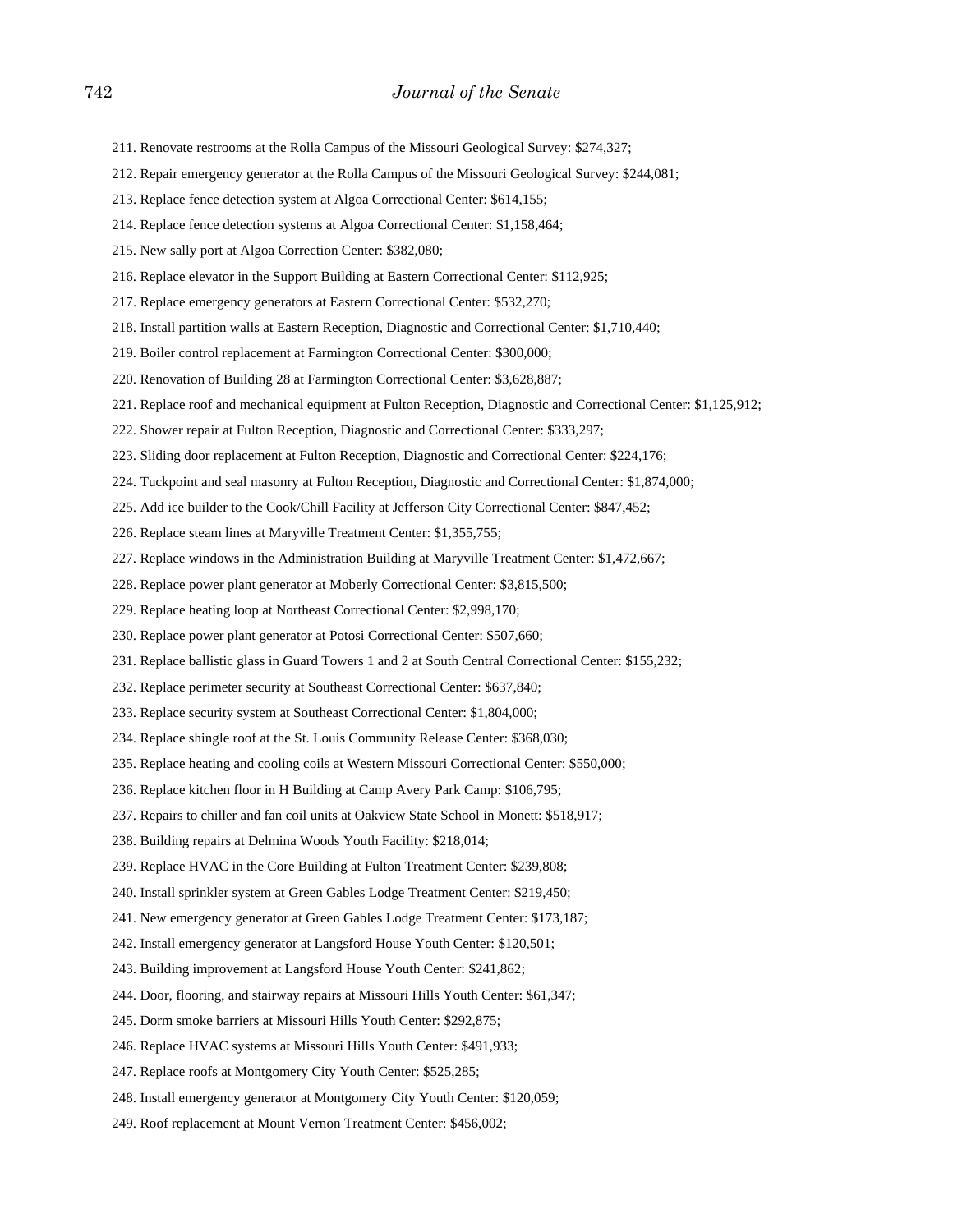- 250. Replace roof of Multipurpose and Core Buildings at New Madrid Bend Youth Center: \$216,194;
- 251. Install emergency generator at Rich Hill Youth Development Center: \$173,187;
- 252. Replace HVAC at Riverbend Treatment Center: \$228,190;
- 253. Install ammonia treatment system at W. E. Sears Youth Center: \$1,226,950;
- 254. Replace windows in the Administration Building at Watkins Mill Park Camp: \$120,501;
- 255. Electrical improvements and upgrades to the Missouri State Fairgrounds: \$924,500;
- 256. Exterior renovations to the Coliseum at the Missouri State Fairgrounds: \$1,476,500;
- 257. Repairs and Maintenance of the Trenton Readiness Center: \$287,522;
- 258. Sewer line replacement at the Troop A Headquarters in Lee's Summit: \$251,681;
- 259. Replace VCT flooring at the Troop C Service Center in Park Hills: \$152,209;
- 260. Replace HVAC equipment at the Troop F CDL Super Site in St. Martins: \$99,904;
- 261. Install anti-wander guard systems for the Missouri Veterans Commission: \$2,362,500;
- 262. Install electronic medical record system for the Missouri Veterans Commission: \$2,362,500;
- 263. Partial floor replacement at the St. Louis Veterans Home: \$50,000;
- 264. Repairs and maintenance at various sites for the Missouri Veterans Commission: \$13,944,909;
- 265. Replace and reseal window gaskets in the Capitol Building: \$910,000;
- 266. Overlay of South Drive / Tunnel Drive at the Capitol Building: \$3,076,000;
- 267. Replace bollard system at the Capitol Building: \$426,282;
- 268. North Plaza area repairs at the Capitol Building: \$3,104,000;
- 269. Chiller water and control repairs at the Capitol Building: \$480,160;
- 270. Overlay various parking lots at state facilities: \$1,175,200;
- 271. Replace fire alarm system at the Howerton State Office Building: \$892,678;
- 272. Replace 3 cooling towers at the Environmental Control Center: \$2,096,500;
- 273. Raise and stabilize floor of the Environmental Services Protection Lab: \$37,852;
- 274. Exhaust fans replacement at the Environmental Services Protection Lab: \$170,800;
- 275. Pavement work at the Fletcher Daniels State Office Building: \$306,464;
- 276. Maintenance and repairs to the Governor's Residence: \$2,000,000;
- 277. Electrical modernization of the Hannibal Career Center: \$182,350;
- 278. ITSD space renovation at the Harry S Truman State Office Building: \$1,700,000;
- 279. Cooling tower repairs at the James C. Kirkpatrick State Information Center: \$554,440;

280. Installation of carbon dioxide fire suppression system in the Petroleum/Octane Laboratory at the George Washington Carver State Office Building: \$148,848;

- 281. Tank replacement in the Petroleum/Octane Laboratory at the George Washington Carver State Office Building: \$122,664;
- 282. Replace roof and HVAC units at the Department of Labor and Industrial Relations Building in Jefferson City: \$736,530;
- 283. Asbestos repairs at the Jefferson State Office Building: \$2,501,500;
- 284. Fire alarm system repairs at the Jennings State Office Building: \$153,723;
- 285. Electrical distribution repairs at the Missouri Career Center in Joplin: \$182,350;
- 286. Replace oversized boilers at the State Public Health Laboratory: \$779,620;
- 287. Repair roof top units at the North St. Louis County Service Center: \$400,428;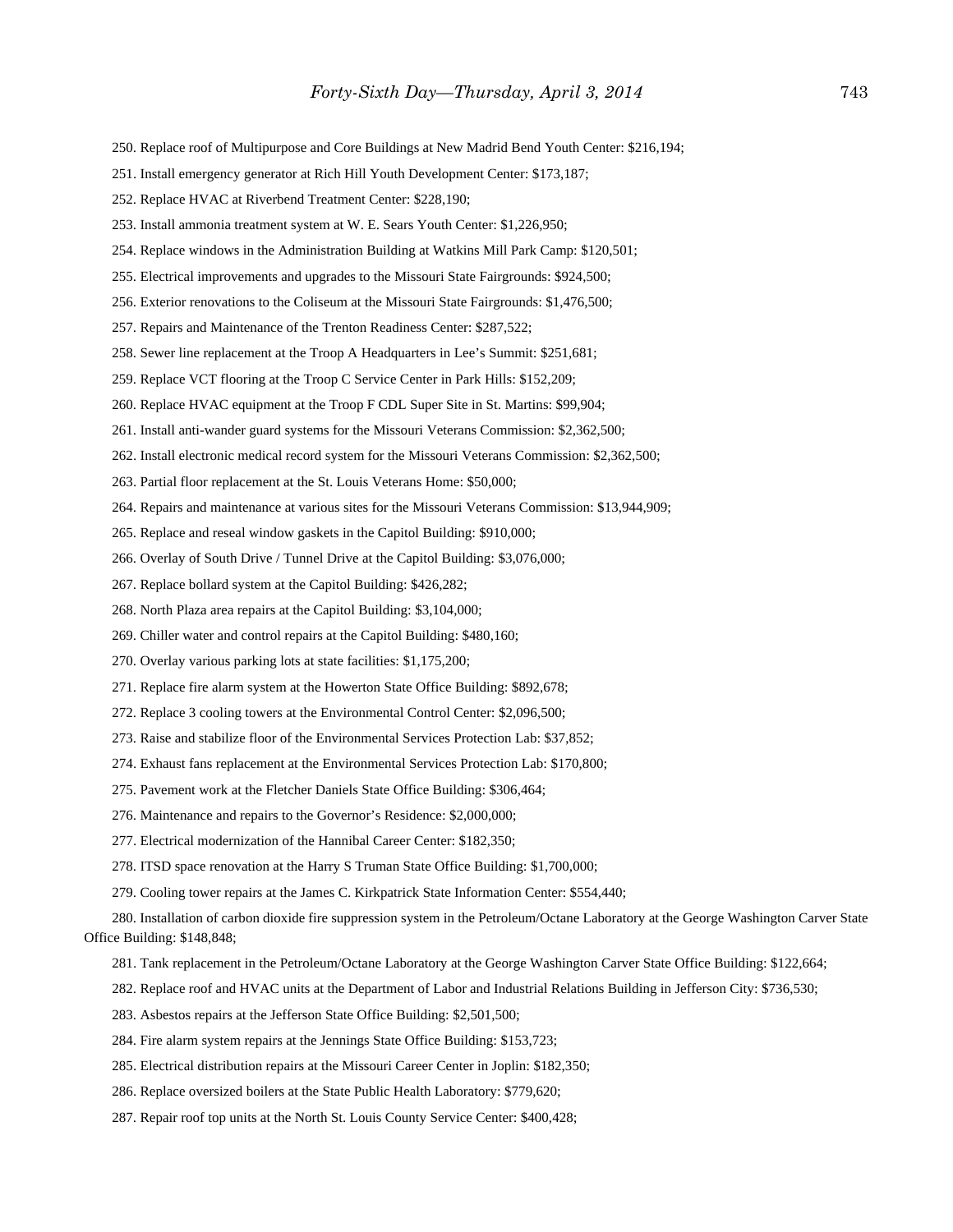288. Repair fire alarm system at the North St. Louis County Service Center: \$146,723;

289. Repair electrical distribution system at the Sedalia Workforce Development Board Building: \$182,350;

290. Roof repairs at the Sikeston Career Center: \$181,679;

291. Electrical distribution repairs at the Sikeston Career Center: \$184,200;

292. Repairs to two roof top units at the South St. Louis County Service Center: \$503,844;

293. Repairs to condensing unit and coil at the St. Joseph Career Center: \$92,998;

294. Repairs to fire alarm system at the St. Louis Career Center: \$170,188;

295. Repairs to electrical distribution system at the St. Louis Career Center: \$184,200;

296. Replace HVAC roof top units at the St. Louis State Office Building: \$504,000;

297. Tuckpoint masonry at the Riverside Collection and Warehouse in Jefferson City: \$210,832;

298. Upgrade fire system in the Supreme Court Building: \$557,500;

299. Electrical system expansion in the Truman State Office Building: \$279,776;

300. Exterior masonry repairs at the Wainwright State Office Building: \$607,260;

301. Renovate St. Mary's Hospital for use by Lincoln University: \$10,000,000;

302. Repair roof top air conditioning units at Parkview State School in Cape Girardeau: \$555,552;

303. Construct a new mental health hospital building at Fulton State Hospital: \$200,000,000; and

Be It Further Resolved that the members of the Missouri General Assembly state the intent of the General Assembly, during each fiscal year of the state during the term of such revenue bonds, to appropriate funds sufficient to pay the debt service on such revenue bonds; and

Be It Further Resolved that the members of the Missouri General Assembly authorize and direct the Office of Administration and such other state departments, offices and agencies as the Office of Administration may deem necessary or appropriate to:

1. Assist the staff and advisors of the various state agencies in implementing the projects and in issuing such revenue bonds for the state's share of the project costs; and

2. Execute and deliver documents and certificates related to such revenue bonds consistent with the terms of this concurrent resolution; and

Be It Further Resolved that revenue bonds issued due to the increase of cap amounts in sections 8.420 and 8.665 occurring on August 28, 2014, shall only be issued to fund the projects listed in this resolution; and

Be It Further Resolved that the funding of these state projects may generate private financial support to provide opportunities for additional construction at higher education institutions; and

Be It Further Resolved that this resolution be sent to the Governor for his approval or rejection pursuant to the Missouri Constitution. Also,

Mr. President: Your Committee on Rules, Joint Rules, Resolutions and Ethics, to which was referred **SCR 34**, begs leave to report that it has considered the same and recommends that the concurrent resolution do pass.

Also,

Mr. President: Your Committee on Rules, Joint Rules, Resolutions and Ethics, to which was referred **SB 992**, begs leave to report that it has considered the same and recommends that the bill do pass.

Also,

Mr. President: Your Committee on Rules, Joint Rules, Resolutions and Ethics, to which was referred **SB 966**, begs leave to report that it has considered the same and recommends that the bill do pass.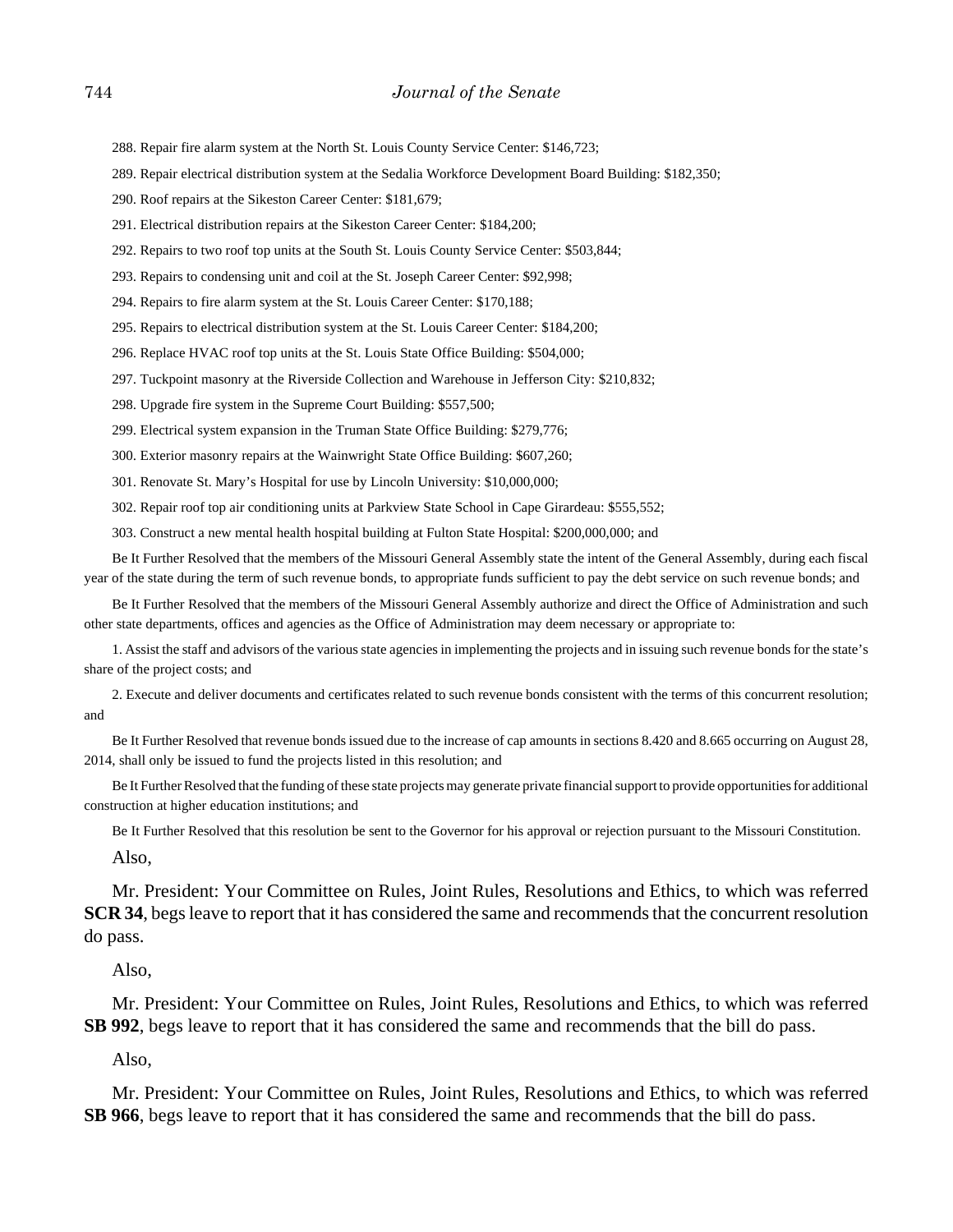Also,

Mr. President: Your Committee on Rules, Joint Rules, Resolutions and Ethics, to which was referred **HCR 11**, begs leave to report that it has considered the same and recommends that the concurrent resolution do pass.

Also,

Mr. President: Your Committee on Rules, Joint Rules, Resolutions and Ethics, to which was referred **HCS** for **HCR 20**, begs leave to report that it has considered the same and recommends that the concurrent resolution do pass.

Senator Wasson, Chairman of the Committee on Financial and Governmental Organizations and Elections, submitted the following reports:

Mr. President: Your Committee on Financial and Governmental Organizations and Elections, to which was referred **SB 852**, begs leave to report that it has considered the same and recommends that the Senate Committee Substitute, hereto attached, do pass.

Also,

Mr. President: Your Committee on Financial and Governmental Organizations and Elections, to which was referred **SB 704**, begs leave to report that it has considered the same and recommends that the Senate Committee Substitute, hereto attached, do pass.

Senator Dixon, Chairman of the Committee on the Judiciary and Civil and Criminal Jurisprudence, submitted the following report:

Mr. President: Your Committee on the Judiciary and Civil and Criminal Jurisprudence, to which was referred **SB 758**, begs leave to report that it has considered the same and recommends that the bill do pass.

On behalf of Senator Lamping, Chairman of the Committee on Seniors, Families and Pensions, Senator Richard submitted the following reports:

Mr. President: Your Committee on Seniors, Families and Pensions, to which was referred **SB 873**, begs leave to report that it has considered the same and recommends that the Senate Committee Substitute, hereto attached, do pass.

Also,

Mr. President: Your Committee on Seniors, Families and Pensions, to which was referred **SB 844**, begs leave to report that it has considered the same and recommends that the bill do pass.

Also,

Mr. President: Your Committee on Seniors, Families and Pensions, to which was referred **SB 641**, begs leave to report that it has considered the same and recommends that the bill do pass.

Also,

Mr. President: Your Committee on Seniors, Families and Pensions, to which was referred **SB 869**, begs leave to report that it has considered the same and recommends that the bill do pass.

## **MESSAGES FROM THE HOUSE**

The following message was received from the House of Representatives through its Chief Clerk: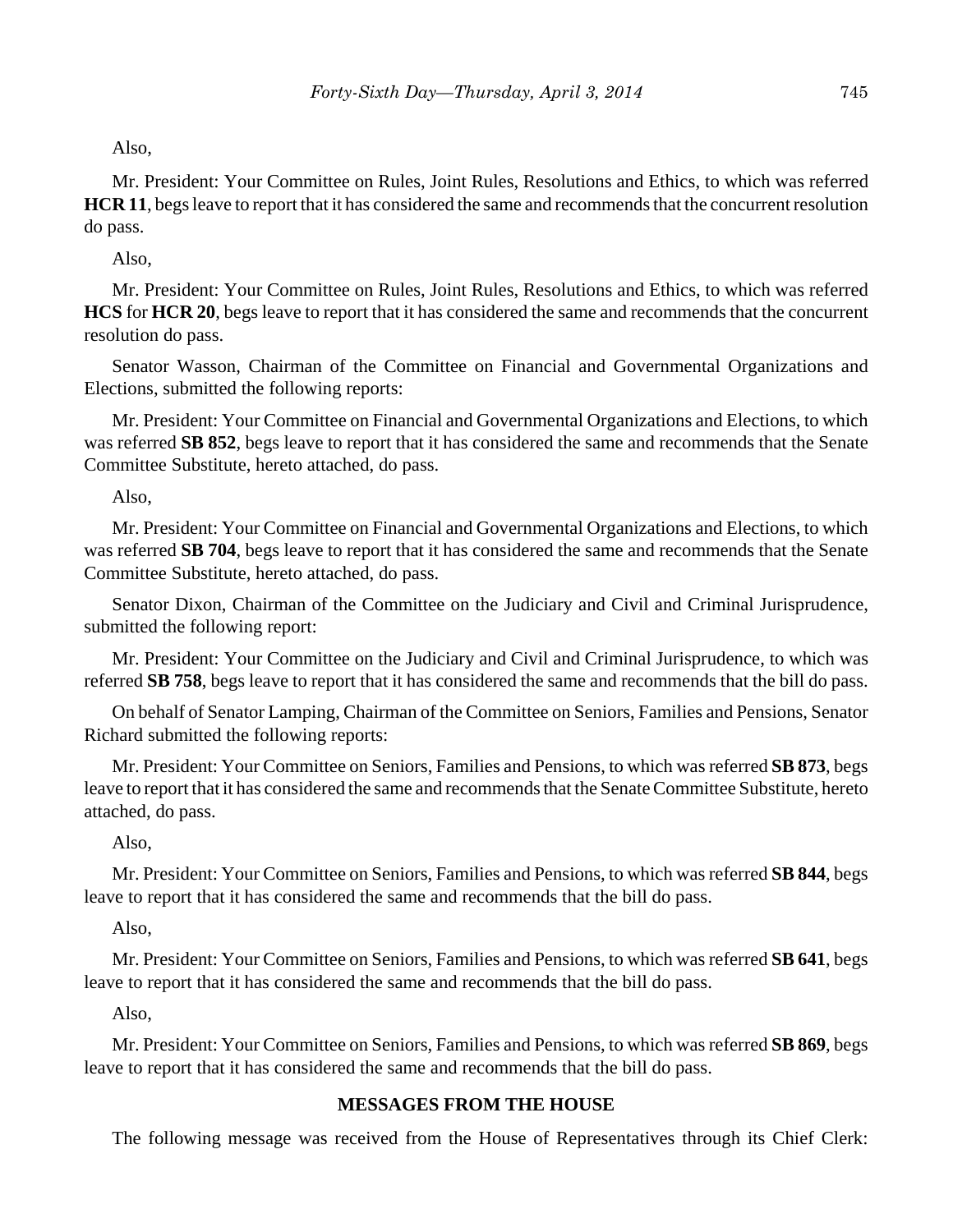Mr. President: I am instructed by the House of Representatives to inform the Senate that the House has taken up and passed **HB 1617**, entitled:

An Act to amend chapter 105, RSMo, by adding thereto one new section relating to labor organizations, with an effective date and a referendum clause.

In which the concurrence of the Senate is respectfully requested.

Read 1st time.

Senator Kehoe assumed the Chair.

#### **REFERRALS**

President Pro Tem Dempsey referred **SCR 41** to the Committee on Rules, Joint Rules, Resolutions and Ethics.

## **HOUSE BILLS ON SECOND READING**

The following Bills were read the 2nd time and referred to the Committees indicated:

**HB 2029**––Ways and Means.

**HCS** for **HB 1189**––Education.

**HCS** for **HB 1779**––Veterans' Affairs and Health.

**HCS** for **HB 1685**––Veterans' Affairs and Health.

**HB 1642**––Small Business, Insurance and Industry.

**HCS** for **HB 1225**––Small Business, Insurance and Industry.

**HB 1723**––Transportation and Infrastructure.

**HCS** for **HB 1218**––Financial and Governmental Organizations and Elections.

**HCS** for **HB 1091**––Jobs, Economic Development and Local Government.

**HCS** for **HB 1374**––Judiciary and Civil and Criminal Jurisprudence.

**HCS** for **HBs 1735 & 1618**—Commerce, Consumer Protection, Energy and the Environment.

**HCS** for **HB 1729**––Jobs, Economic Development and Local Government.

**HCS** for **HB 1631**––Commerce, Consumer Protection, Energy and the Environment.

**HB 1245**––Judiciary and Civil and Criminal Jurisprudence.

**HCS** for **HB 1447**––Transportation and Infrastructure.

**HCS** for **HBs 1665 & 1335**––General Laws.

**HB 1693**––Governmental Accountability and Fiscal Oversight.

**HCS** for **HBs 1861 & 1864**––Governmental Accountability and Fiscal Oversight.

**HB 1651**––Governmental Accountability and Fiscal Oversight.

**HCS** for **HB 1514**––Seniors, Families and Pensions.

**HB 1602**––Governmental Accountability and Fiscal Oversight.

**HB 1724**––Veterans' Affairs and Health.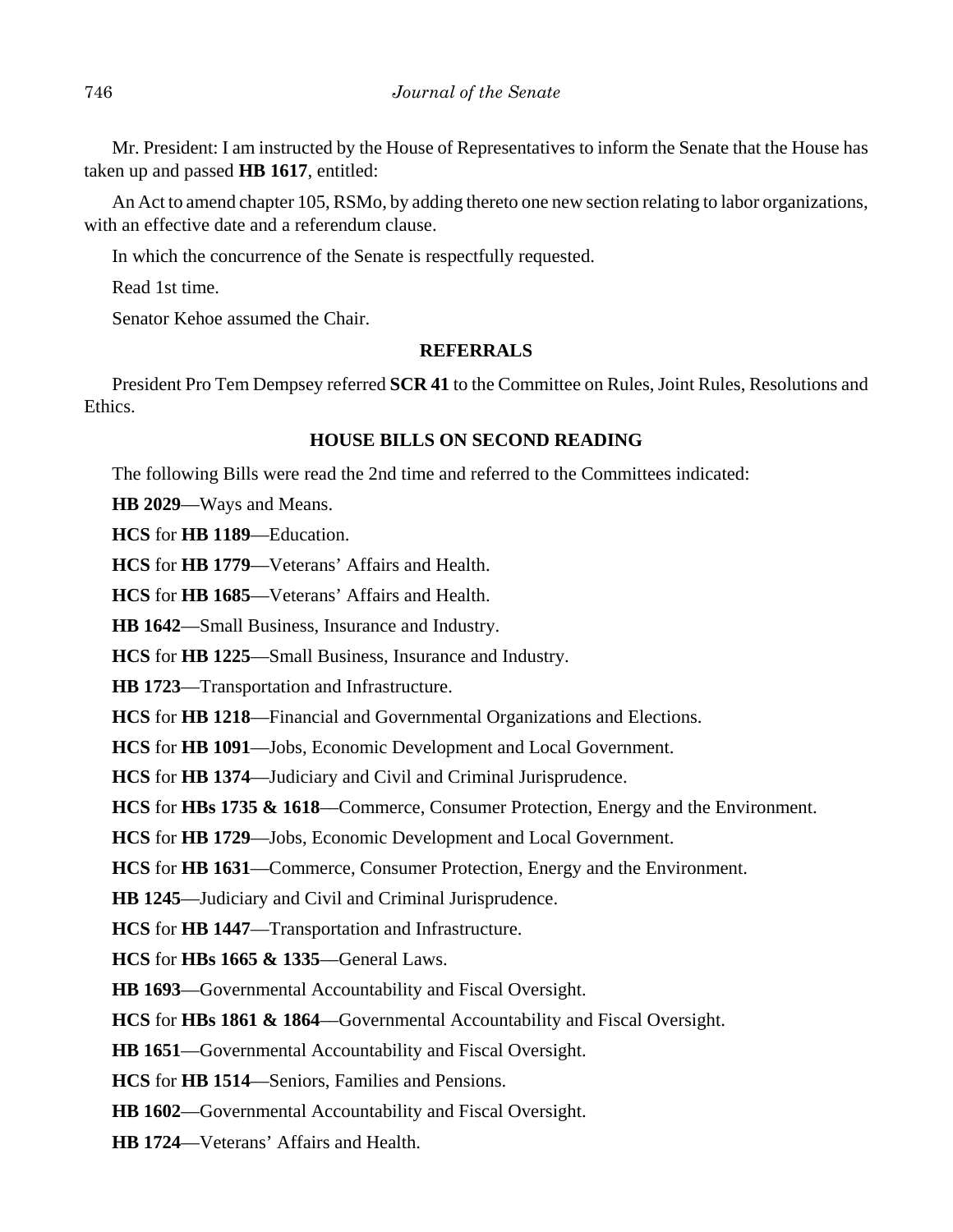**HB 1804**––Commerce, Consumer Protection, Energy and the Environment.

**HB 1184**––Seniors, Families and Pensions.

**HCS** for **HB 1389**––Education.

**HB 1456**––General Laws.

**HB 1547**––General Laws.

**HB 1603**––Veterans' Affairs and Health.

**HB 1553**––Jobs, Economic Development and Local Government.

**HB 1673**––Transportation and Infrastructure.

**HB 1692**––Jobs, Economic Development and Local Government.

**HB 1707**––Transportation and Infrastructure.

**HB 1712**––Small Business, Insurance and Industry.

**HCS** for **HB 1831**––Small Business, Insurance and Industry.

**HB 1835**––Seniors, Families and Pensions.

**HB 1866**––Transportation and Infrastructure.

#### **COMMUNICATIONS**

#### President Pro Tem Dempsey submitted the following:

April 3, 2014

The Honorable Peter Kinder President, Missouri Senate State Capitol Building Jefferson City, Missouri 65101

Dear Lt. Governor Kinder:

I respectfully resign my Senate seat, District 2, effective 9:59 am, April 3, 2014.

Thank you.

Sincerely, /s/ Scott T. Rupp Senator Scott T. Rupp District 2

Also,

April 3, 2014

Terry Spieler Secretary of the Senate State Capitol, Room 325 Jefferson City, MO 65101

Dear Ms. Spieler,

Due to the resignation of Senator Scott Rupp, please be advised that I have appointed Senator John Lamping to the Senate Standing Committee on Education.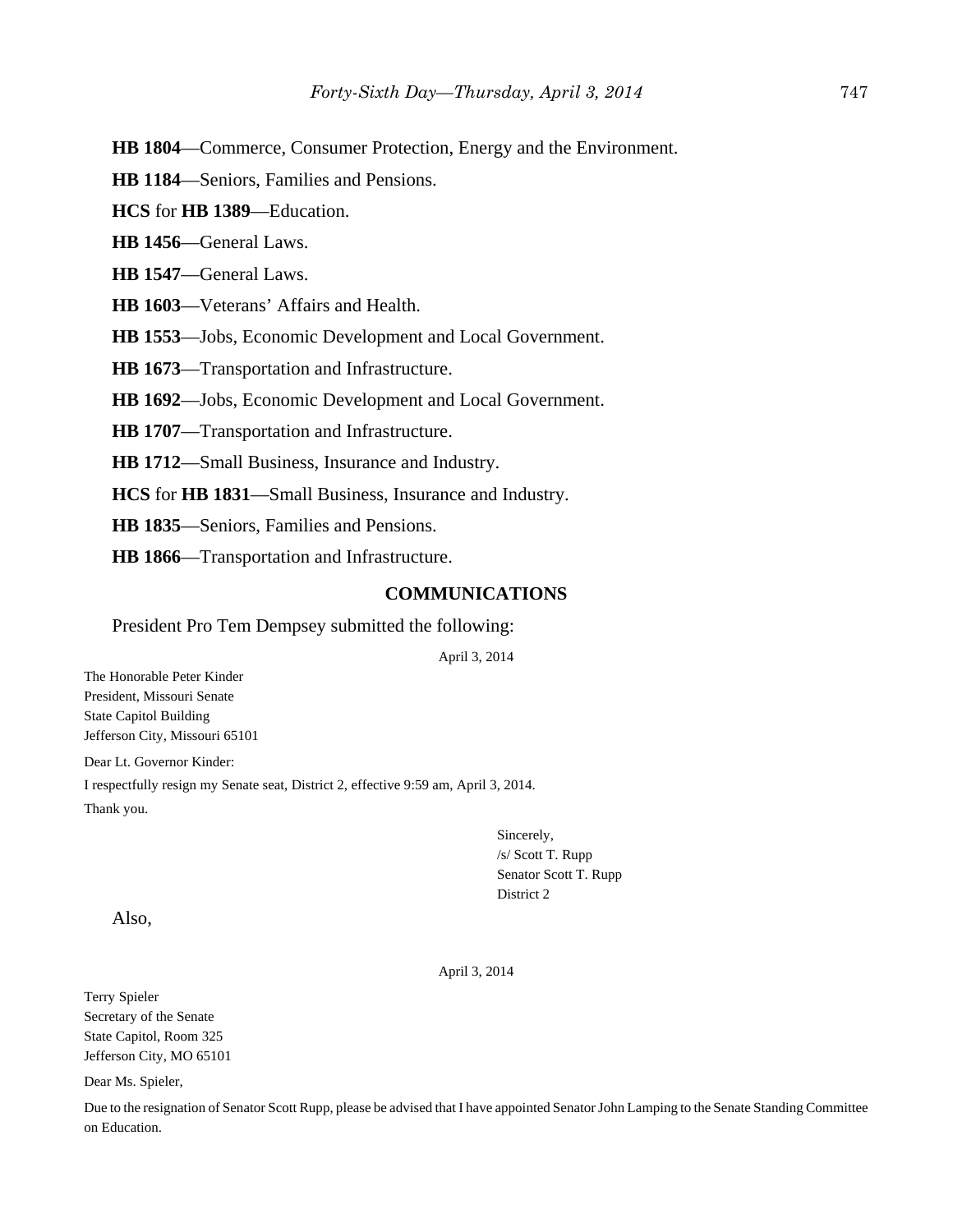Please do not hesitate to contact me should you have any questions.

Sincerely, /s/ Tom Dempsey Tom Dempsey

#### **RESOLUTIONS**

Senator Pearce offered Senate Resolution No. 1733, regarding F&C Bank, Warrensburg, which was adopted.

Senator Nieves offered Senate Resolution No. 1734, regarding the Seventy-third Anniversary of the Missouri Civil Air Patrol, which was adopted.

Senator Nieves offered Senate Resolution No. 1735, regarding William Robert McKeough, Grover, which was adopted.

Senator Silvey offered Senate Resolution No. 1736, regarding Walter Orr, Kansas City, which was adopted.

Senator Parson offered Senate Resolution No. 1737, regarding the Fiftieth Wedding Anniversary of Mr. and Mrs. Ed Goodin, Conway, which was adopted.

Senator Parson offered Senate Resolution No. 1738, regarding 2013-2014 state champions El Dorado Springs High School Lady Basketball Bulldogs, which was adopted.

#### **INTRODUCTIONS OF GUESTS**

Senator Brown introduced to the Senate, James Rowland, Fawn Whittle, Logan Ishmael and Matt Schroer, representatives of Farm Bureau Youth Leadership Day, Crocker High School.

Senator Nieves introduced to the Senate, President Joan Magruder, Ashley Slater, Mirdhula Ananthamurugan, Cooper Kennelly and Elizabeth Schwartz, representatives of St. Louis Children's Hospital.

Senator Lamping introduced to the Senate, Laurie and Norm Roethlisberger, and their children, Caroline, Elizabeth and Kurt, St. Louis.

Senator Dempsey introduced to the Senate, former State Senator Scott Rupp, his wife, Carissa, their children, Noelle and Scottie Rupp, and Haley, Emily and Christian Mattern; his parents, Chet and Eleanor Rupp; and Arthur and Ruthie Schaper.

Senator Richard introduced to the Senate, Mark Keenen, Barbara Hunter, Chesnie Philpot, Sierra Butler, Hailey Gilbreath, Richard Jacobs and Brandon Dutton, representatives of Farm Bureau Youth Leadership, Jasper County.

Senator Wallingford introduced to the Senate, Karen James, Taylor Wyatt, Erica Overton, Cheyenne Ricketts, Emily Seiler and Bailee Cope, representatives of Farm Bureau Youth Leadership, Bollinger County.

Senator Emery introduced to the Senate, Mary Fischer, Tammy Rapp, Jacob Rapp, Hagen Fischer and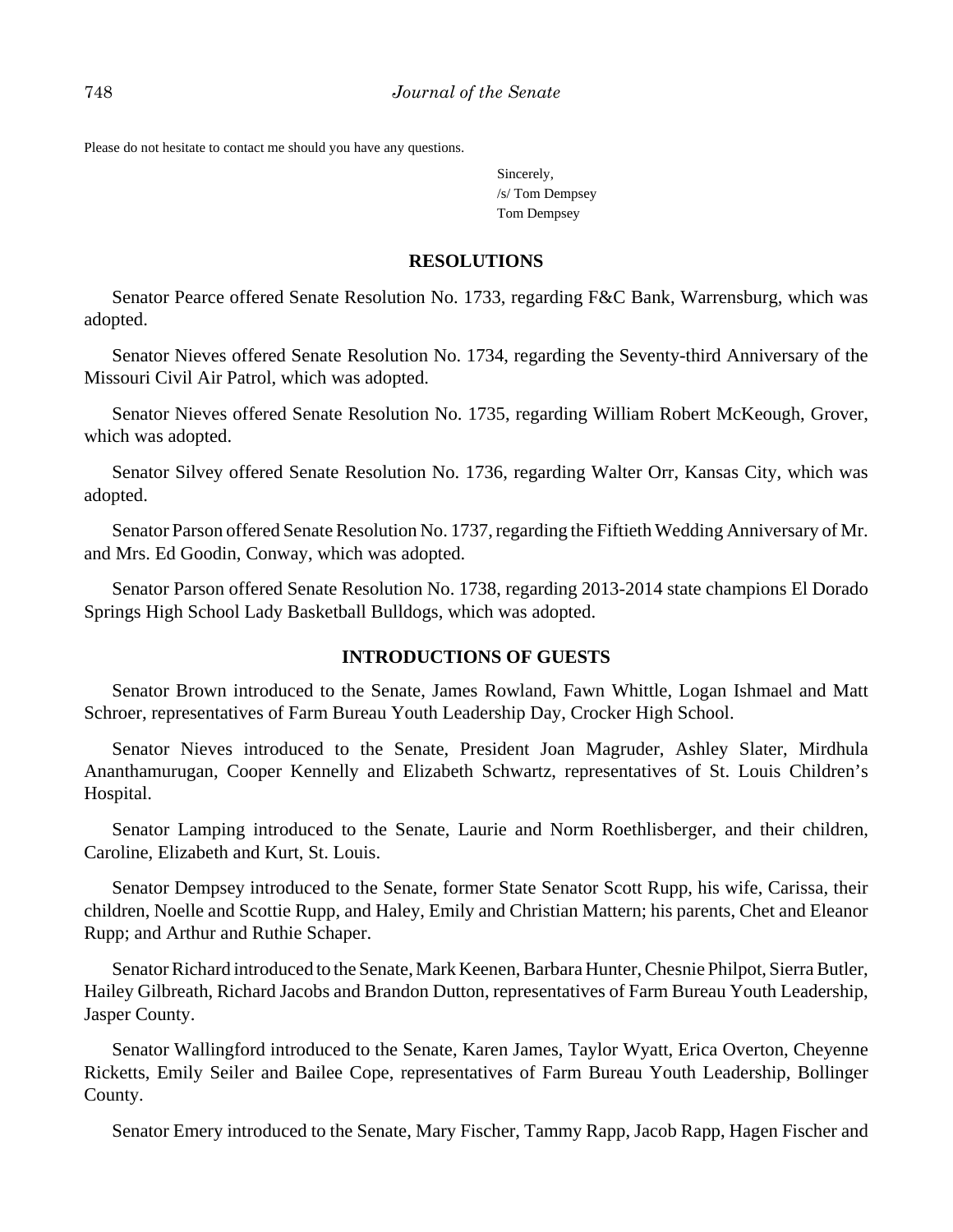Jackson Ogburn, representatives of Farm Bureau Youth Leadership, Bates County.

Senator Emery introduced to the Senate, Kayleigh Fosnow, Cade Fosnow, Alicia Eldred, Tymor Lynde and Taylor Bush, representatives of Farm Bureau Youth Leadership, Henry County.

 Senator Cunningham introduced to the Senate, representatives of Farm Bureau Youth Leadership, Ozark and Webster Counties.

Senator Wallingford introduced to the Senate, Howard Hall, Scott City.

On behalf of Senator Munzlinger and himself, Senator Sifton introduced to the Senate, Pat, Tammy and Vin Kriegshauser, Kirksville.

Senator Sater introduced to the Senate, Yia Yang, Macky McNabb, Morgan Mitchell, Colton Dilbeck, Keenan Roller, Devon Blevins, Jessica Hartman and Todd Mitchell, representatives of Farm Bureau Youth Leadership, Barry County.

Senator Sater introduced to the Senate, Jon Herbert, Ea Swindle, Jasmin Bowling, Calista Morgan and Karla Deaver, representatives of Farm Bureau Youth Leadership, Lawrence County.

Senator Kehoe introduced to the Senate, Ben Knipp, Grant Huhmann, Stephanie Birkman, Alden Rohrbach and Sandy Knipp, representatives of Farm Bureau Youth Leadership, Moniteau County.

Senator Kehoe introduced to the Senate, Brian Lehman, Dwayne Schad and representatives of Farm Bureau Youth Leadership, Morgan County.

Senator Parson introduced to the Senate, Glen Raef, Lynn Stowe, Baleigh Raef and Carrie Sanwald, representatives of Farm Bureau Youth Leadership, Laclede County.

Senator Parson introduced to the Senate, Paula Rodabaugh, Livie Garrison, Colton Wilkins, Caiden Wilkins and Bethany Quessenberry, representatives of Farm Bureau Youth Leadership, St. Clair County.

Senator Parson introduced to the Senate, Peggy Kenny, Likayla Stacy and Tyler Dodson, representatives of Farm Bureau Youth Leadership, Cedar County.

Senator Parson introduced to the Senate, Trent Drake, Ellie Radford, Caleb Trujillo, Brittany Davis, Sam Sergent, Chloe Harper and Sally Hinkle, representatives of Farm Bureau Youth Leadership, Polk County.

Senator Kehoe introduced to the Senate, chaperones Gene and Janice Martin, Jocelyn Kramer, Codi Stillwell, Summer Rush and John Sparrow, representatives of Farm Bureau Youth Leadership, Miller County.

Senator Cunningham introduced to the Senate, members of the Summersville Student Council; and representatives of Farm Bureau Youth Leadership, Texas County.

Senator Brown introduced to the Senate, Jason Long, Dustin Armistead, Sara Crum, Kaitlyn Ledbetter, Jacob Black and Scott Hedges, representatives of Farm Bureau Youth Leadership, Pulaski County.

Senator Pearce introduced to the Senate, Lance Martin, Brandon Cook, Garith Felton, Katlyn Hamilton, Timber Ballantyne, Derek Eckert and Cal Toedebusch, Farm Bureau Youth Leadership, Livingston County.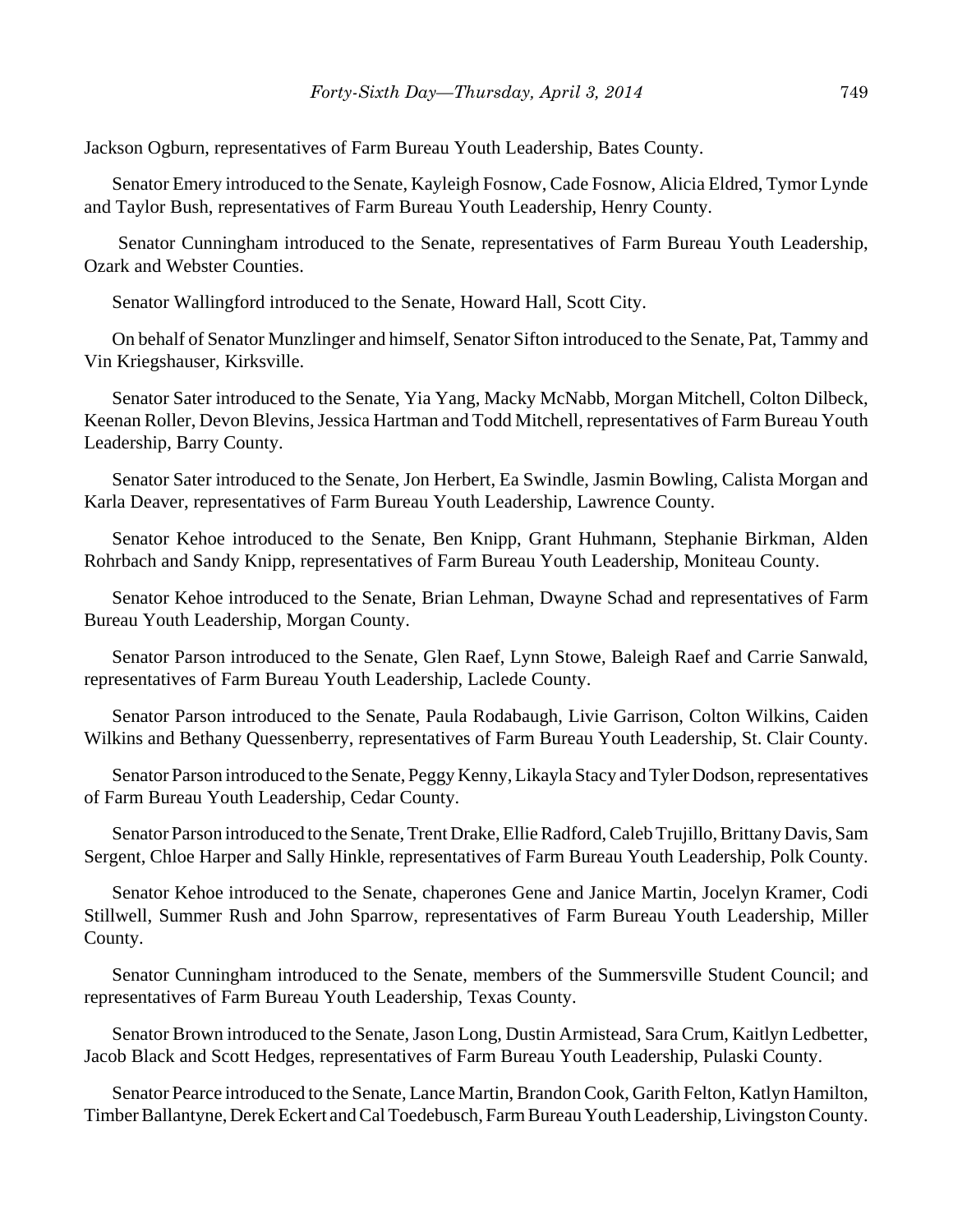Senator Pearce introduced to the Senate, Joe Robinson, Martin Griffin, Kaitlyn Rowan, Colby Yoakum, Aaron Shank, Eli Stone and Daniel White, representatives of Farm Bureau Youth Leadership, Ray County.

Senator Pearce introduced to the Senate, Cara Reikhof, Jillian Bertz and Samuel Fahrmeier, representatives of Farm Bureau Youth Leadership, Lafayette County.

Senator Pearce introduced to the Senate, Don Honeycut, Kaitlin Arnold and Colton Gutherie, representatives of Farm Bureau Youth Leadership, Ray County.

Senator Pearce introduced to the Senate, Darren Farmer, Adriana Segar, Sidney Copeland, Madison Curp, Skylar Howe and Jessica Farmer, representatives of Farm Bureau Youth Leadership, Ray and Caldwell Counties.

On behalf of Senator Munzlinger and himself, Senator Pearce introduced to the Senate, Ian Davidson, Allisson Hamilton, Malory Gardner, Kirsten Brown, Shelby Trussell, Austin Enyeart, Cody Meyer and Cody Weisz, representatives of Farm Bureau Youth Leadership, Chariton and Carroll Counties.

Senator Lager introduced to the Senate, representatives of Farm Bureau Youth Leadership, Nodaway County.

Senator Romine introduced to the Senate, Officers George Gross, Elijah Wilkinson, Amanda Fasnut and Chris Mathis; and Megann Finley, representatives of Farm Bureau Youth Leadership, Potosi.

Senator Keaveny introduced to the Senate, Bill Mermis and forty-eight fourth grade students from Forsyth School.

Senator Nieves introduced to the Senate, Erica Schwoeppe, Labadie; Jennifer Horn and Howie Bond, Leslie; Austin Scheer, New Haven; Ryan Overschmidt and Julia Sedlacek, Union; and Velma Eckstein, Beaufort.

Senator Justus introduced to the Senate, representatives of Farm Bureau Youth Leadership, Audrain County.

Senator Pearce introduced to the Senate, Tina Tate and fourth grade students from Holden Elementary.

Senator Schaefer introduced to the Senate, representatives of Farm Bureau Youth Leadership, Centralia.

Senator Parson introduced to the Senate, Dale Nelson, Jim Hamilton, Brady Deckard, Ben Quisenberry, Kelsey Hayes, Lauren Stewart, Hannah Rumfelt and Emily Owens, representatives of Farm Bureau Youth Leadership, Dallas County.

Senator Cunningham introduced to the Senate, David Stubblefield and representatives of Farm Bureau Youth Leadership, Oregon County.

Senator Emery introduced to the Senate, Matt Moreland, Jack McCleave and Morgan Hoenshell, representatives of Farm Bureau Youth Leadership, Cass County.

Senator Kehoe introduced to the Senate, Terry Shepard, Alicia Corson Peters and representatives of Farm Bureau Youth Leadership, Osage County.

On motion of Senator Richard, the Senate recessed until 4:00 p.m., Monday, April 7, 2014.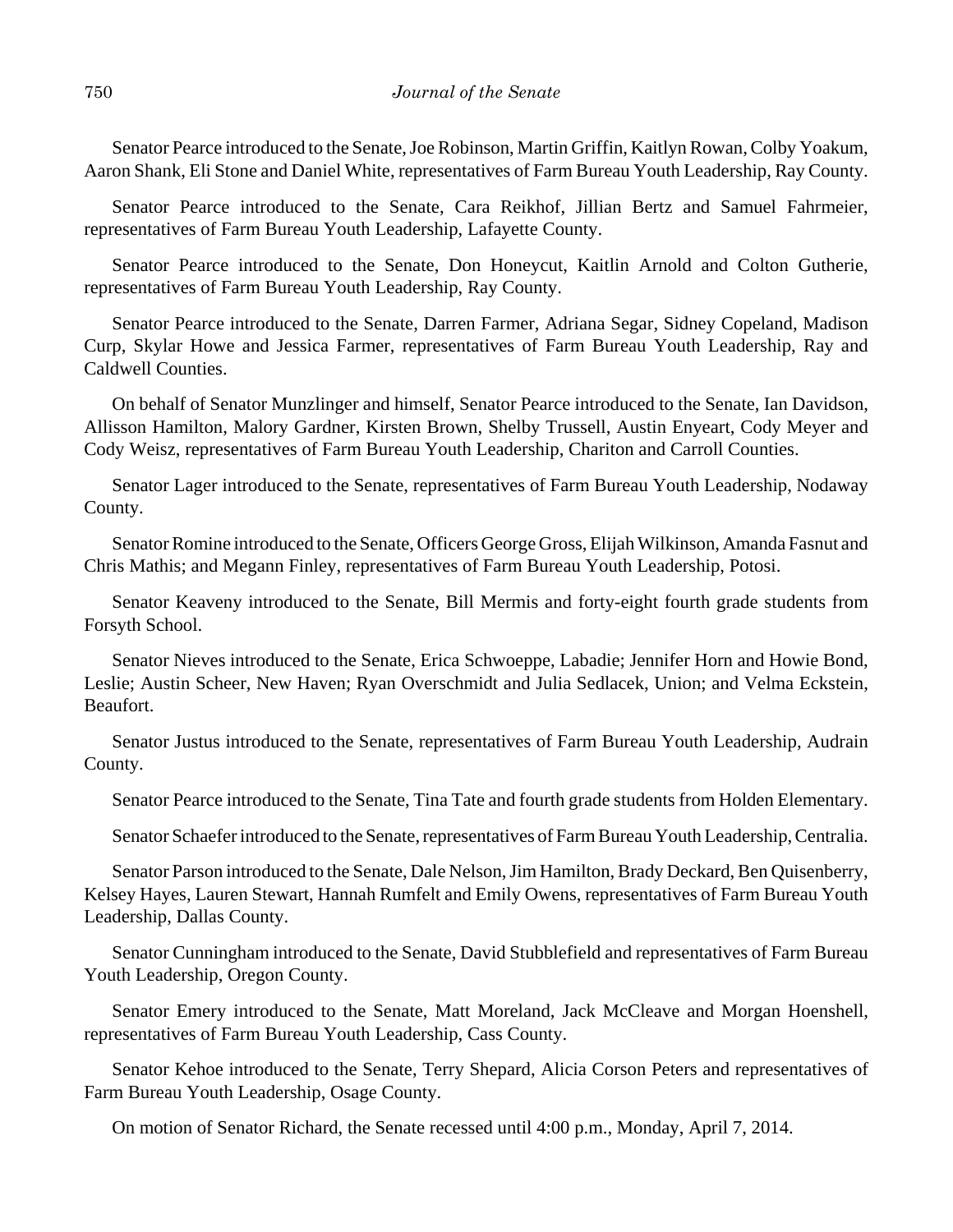# SENATE CALENDAR \_\_\_\_\_\_

# FORTY-SEVENTH DAY–MONDAY, APRIL 7, 2014 \_\_\_\_\_\_

#### FORMAL CALENDAR

#### HOUSE BILLS ON SECOND READING

HB 1897-Kolkmeyer HB 1968-Gosen HCS for HB 2040 HB 1380-Peters and Ellington HCS for HB 1605 HB 2028-Peters, et al HB 1670-Dunn, et al

HB 1744-Walton Gray, et al HCS for HB 1745 HB 1775-Colona and Hodges HCS for HB 1302 HCS for HB 1326 HB 1617-Rehder, et al

#### THIRD READING OF SENATE BILLS

SS for SCS for SB 666-Schmitt (In Fiscal Oversight) SCS for SB 729-Romine SCS for SB 785-Kehoe

SB 812-Parson SB 818-Kehoe SCS for SB 854-Wasson

#### SENATE BILLS FOR PERFECTION

- 1. SB 850-Munzlinger and Holsman, with SCS
- 2. SB 892-Kraus, with SCS
- 3. SB 809-Wasson, with SCS
- 4. SB 706-Cunningham, with SCS
- 5. SB 500-Keaveny
- 6. SB 695-Keaveny
- 7. SJR 26-Lager
- 8. SB 890-Kehoe
- 9. SB 754-Sater and Justus
- 10. SB 617-Rupp and Parson, with SCS
- 11. SB 755-Wallingford
- 12. SB 769-Pearce, with SCS
- 13. SB 830-Parson
- 14. SB 841-Wasson, with SCS
- 15. SB 919-Justus
- 16. SBs 787 & 804-Justus, with SCS
- 17. SB 795-Lager
- 18. SB 887-Schaefer
- 19. SB 538-Keaveny and Holsman
- 20. SB 786-Schmitt
- 21. SBs 638 & 647-Romine, with SCS
- 22. SB 578-Kraus
- 23. SB 655-Kraus
- 24. SB 659-Wallingford, with SCS
- 25. SB 717-Brown
- 26. SB 794-Chappelle-Nadal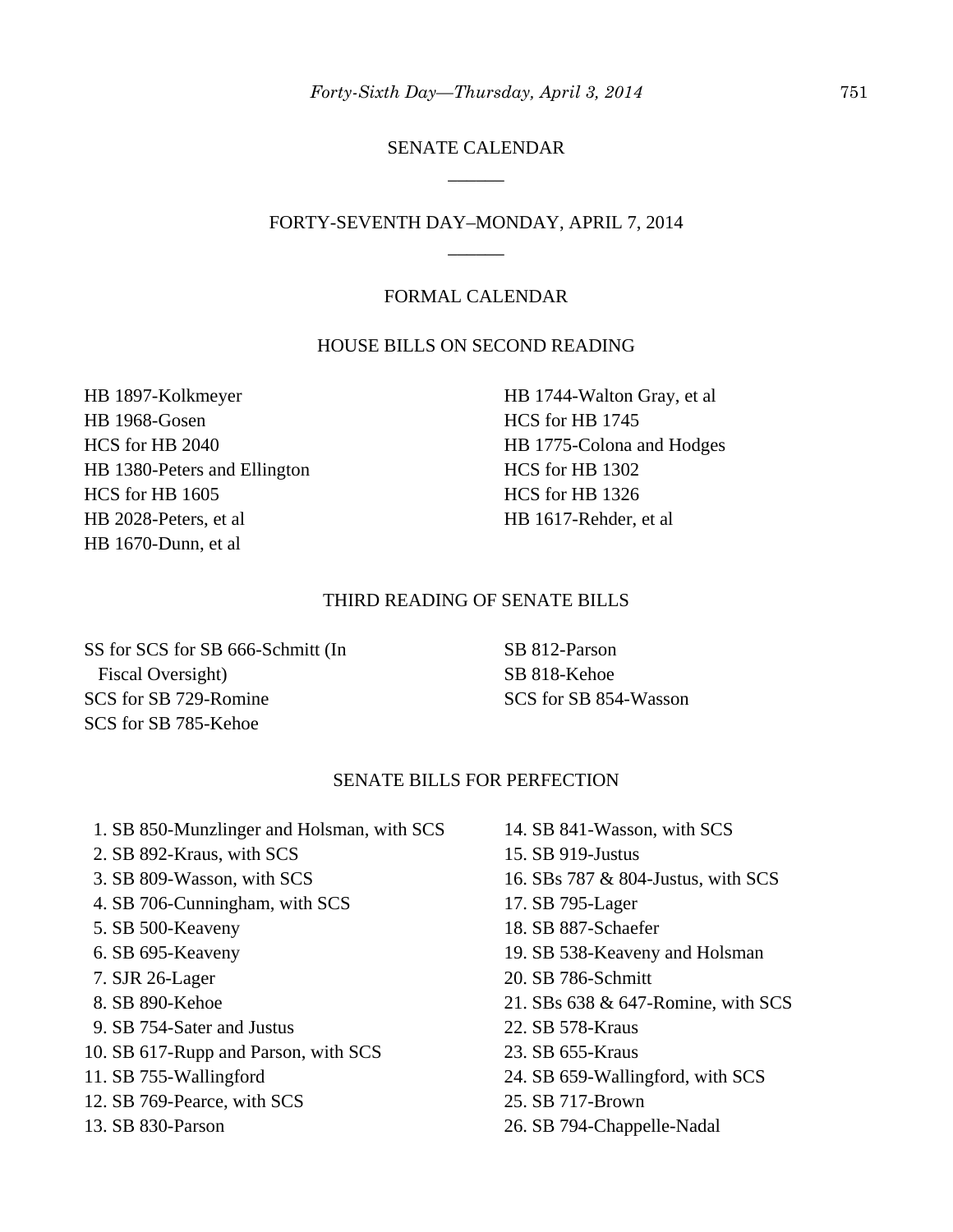- 27. SB 866-Wasson and Cunningham 28. SB 824-Dixon, with SCS 29. SB 724-Parson 30. SB 550-Sater, with SCS 31. SB 819-Wallingford, with SCS 32. SBs 836 & 800-Munzlinger, with SCS 33. SB 842-Parson 34. SB 860-Cunningham 35. SB 891-Kehoe 36. SB 762-Schaefer, with SCS 37. SB 875-Sater, with SCS 38. SB 671-Sater 39. SB 634-Parson, with SCS
- 40. SB 642-Romine, with SCS 41. SB 848-LeVota, with SCS 42. SB 566-Sifton 43. SB 992-Dempsey 44. SB 966-Lager 45. SB 852-Schmitt, with SCS 46. SB 704-Lager, with SCS 47. SB 758-Justus 48. SB 873-Brown, with SCS 49. SB 844-Dixon 50. SB 641-Emery
- 51. SB 869-Schmitt

# INFORMAL CALENDAR

## SENATE BILLS FOR PERFECTION

SB 490-Lager and Kehoe, with SCS SB 491-Justus and Dixon, with SCS (pending) SB 501-Keaveny SB 518-Sater, with SCS, SA 2 & SA 1 to SA 2 (pending) SB 519-Sater, with SS & SA 1 (pending) SS for SB 543-Munzlinger SB 553-Emery, with SCS (pending) SB 555-Nasheed, with SS & SA 1 (pending) SB 573-Munzlinger, with SCS SB 575-Dixon SB 589-Brown, with SCS, SA 2 & SA 1 to SA 2 (pending) SB 599-Kraus, with SCS & SA 2 (pending) SB 644-LeVota

SB 663-Munzlinger, with SCS SB 692-Wasson, with SA 1 (pending) SB 712-Walsh, with SCS & SS for SCS (pending) SB 734-Cunningham SB 739-Romine, with SCS, SS for SCS, SA 1 & SA 1 to SA 1 (pending) SB 774-Dempsey, with SCS SB 790-Dixon, with SA 3 & point of order (pending) SB 814-Brown SB 846-Richard SJR 25-Lager SJR 34-Emery SJR 42-Schmitt, with SS (pending)

# BILLS IN CONFERENCE AND BILLS CARRYING REQUEST MESSAGES

## In Conference